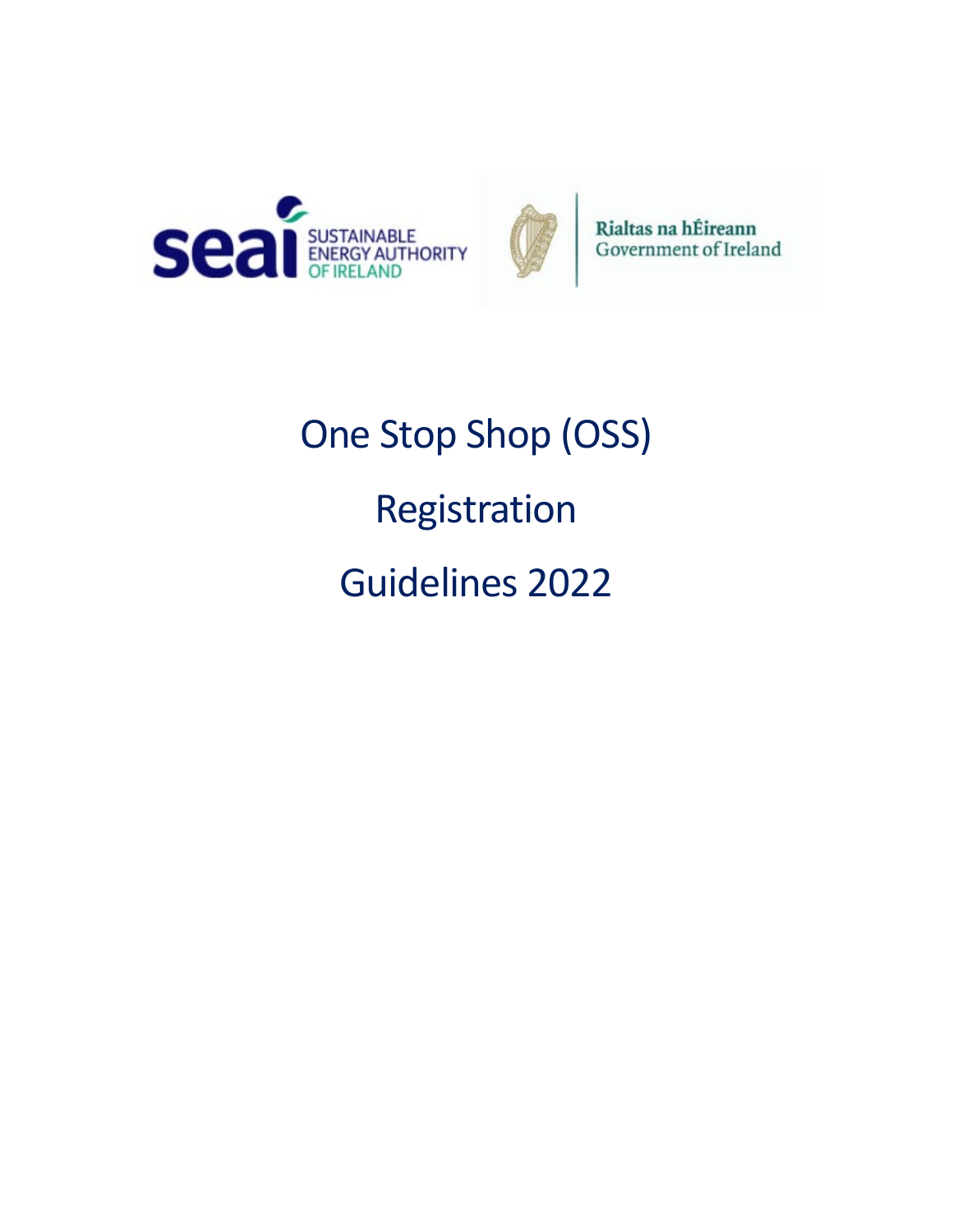

# **Contents**

| 2.1 |  |  |  |  |  |
|-----|--|--|--|--|--|
| 2.2 |  |  |  |  |  |
| 2.3 |  |  |  |  |  |
| 2.4 |  |  |  |  |  |
|     |  |  |  |  |  |
| 3.1 |  |  |  |  |  |
| 3.2 |  |  |  |  |  |
| 3.3 |  |  |  |  |  |
| 3.4 |  |  |  |  |  |
| 3.5 |  |  |  |  |  |
| 3.6 |  |  |  |  |  |
|     |  |  |  |  |  |
| 4.1 |  |  |  |  |  |
| 4.2 |  |  |  |  |  |
| 4.3 |  |  |  |  |  |
| 4.4 |  |  |  |  |  |
| 4.5 |  |  |  |  |  |
| 4.6 |  |  |  |  |  |
| 4.7 |  |  |  |  |  |
| 4.8 |  |  |  |  |  |
|     |  |  |  |  |  |
| 5.1 |  |  |  |  |  |
| 5.2 |  |  |  |  |  |
| 5.3 |  |  |  |  |  |
| 5.4 |  |  |  |  |  |
| 5.5 |  |  |  |  |  |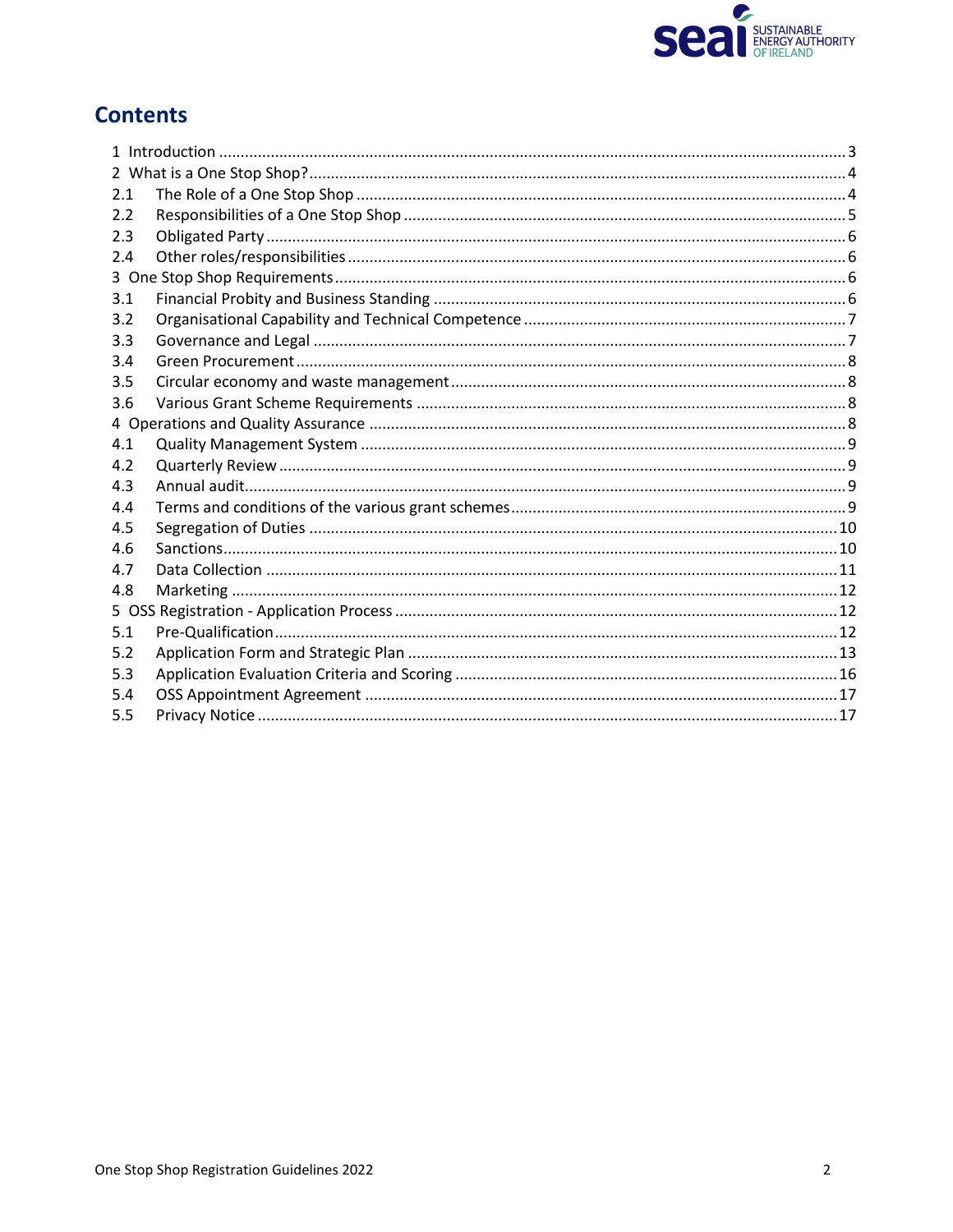

# <span id="page-2-0"></span>**1 Introduction**

The Programme for Government and the Climate Action Plan set ambitious goals to reduce greenhouse gas emissions from buildings, including our homes, with targets to retrofit 500,000 homes to a Building Energy Rating ("BER") of B2 and to install 400,000 heat pumps in existing buildings by 2030.

These targets represent a very significant increase in both the volume and depth of retrofit activity. A half million homes equates to almost 30% of all residential buildings in Ireland. In order to achieve these targets, we must transform the way we deliver retrofits by scaling up existing approaches that work and developing new, innovative solutions.

The Government envisages organisations acting as a one stop shop ("**OSS**") as critical actors in making retrofit easier and more attractive to homeowners to carry out. The OSSs will facilitate larger more efficient aggregated projects and will bring benefits both for homeowners and to the supply side. They will combine the different components associated with retrofit projects including demand generation, home assessments, grant application, contractor engagement, project management, quality assurance and finance provision. The scale of our targets offers an opportunity for the development and growth of OSSs, project coordinators, contractors and other elements of the supply chain.

The Irish Government has also placed an obligation on key energy utilities, fuel importers and named market players to meet specified energy saving targets as part of a multi-annual Energy Efficiency Obligation Scheme ("EEOS"). These are collectively known as "Obligated Parties".

The **EEOS** is a legal obligation on certain companies that sell large amounts of energy ("**Obligated Parties** to achieve energy efficiency savings each year. The Obligated Parties have targets to deliver savings from energy efficiency measures under EEOS. Obligated Parties offer supports to homes or businesses to make them more energy efficient. Obligated Parties often contract with the market to engage agents or OSSs who deliver energy savings on their behalf. It is desirable that OSSs be aligned to Obligated Parties and where possible utilize their support for their operations and to drive further retrofit projects.

This document sets out operational guidelines for OSSs that will be operating under SEAI grant schemes. This document should be read in conjunction with the various scheme documents; Scheme Guidelines, Code of Practices ("**COP's**"), and the Domestic Technical Standards and Specifications ("**DTSS**").

OSSs will be registered with SEAI to allow them access SEAI grant schemes that are available for participation through OSSs. In 2022, this will include the National Home Energy Upgrade Scheme. There are already other existing grant schemes in which OSSs can participate and further schemes may be developed in the future that OSSs can participate in.

Further information on the various SEAI grant schemes is available on the SEAI website.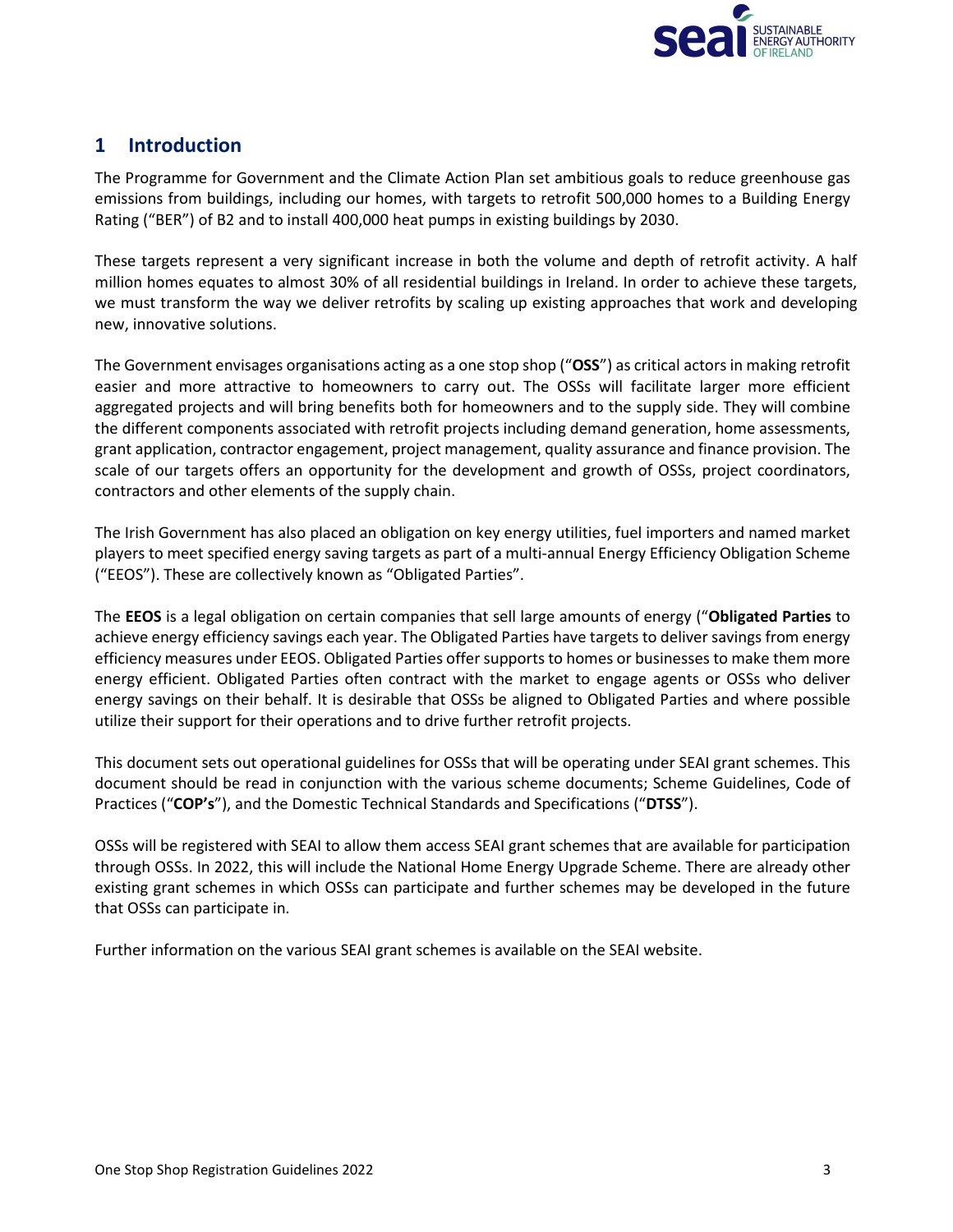

# <span id="page-3-0"></span>**2 What is a One Stop Shop?**

An OSS is an entity which offers and delivers an end-to-end service to advise on and carry out all aspects of a home energy upgrade/retrofit. It provides a unified and cohesive offering to homeowners to upgrade their homes. The offering must be seamless and integrated with no visible handovers of customer communication or relationships within the home energy upgrade project. The OSS should provide a service covering the whole customer journey from information provision and technical direction, to works completion and provision of financial support, as well as the monitoring of savings. Communication with all project stakeholders throughout the process is also a crucial element of the OSS role. The OSS will manage the grant application process. The homeowner will contract solely with the OSS for their overall home energy upgrade project.

# <span id="page-3-1"></span>**2.1 The Role of a One Stop Shop**

The purpose of an OSS is to simplify the pathway to retrofitting a home for the homeowner. They shall offer a full range of energy upgrades in line with Government policy. They are responsible for managing the process for each homeowner, from advising homeowners on energy efficiency upgrades to ensuring that all grant related works are carried out. They shall provide one point of contact for assessment, grant funding, suppliers and works contractors. The OSS shall ensure all works are completed in accordance with SEAI's DTSS (Domestic Technical Standards and Specifications). An OSS will be permitted to apply for grant funding on behalf of homeowners and in return an OSS will be required to perform important governance tasks which will be outlined in detail in the appointment agreement between the OSS and SEAI.

Introducing the role of the OSS into home energy upgrades is intended to achieve the following:

- **Simplify** the retrofit process for a homeowner. Bringing all the services and knowledge together and presenting options to the homeowner in a clear and understandable way.
- **Accelerate** retrofit by informing, motivating, and assisting homeowners to follow through with energy efficiency investments.
- Improve the average **retrofit depth** in terms of energy performance because an OSS walks the homeowner through the full renovation journey.
- **Manage** the technical assessments and BER, design options, completion and commissioning of the work and provide after-care service for homeowners.
- Bring together groups of homes for retrofit, delivering **economies of scale** by, for example, purchasing the required energy efficiency measures like heat pumps in volume price discounting; efficiencies in delivery; developing new ways and innovation in processes and technologies.
- Inform and manage **access to incentives** available through SEAI grants and Energy Supplier Obligations.
- Ease access to **financing** and help provide information on attractive loan rates.

# **Approval to be a One Stop Shop**

Applicants must apply to SEAI to become a registered OSS (see section 5). SEAI will assess them against set eligibility criteria as outlined below and provide confirmation on whether or not the applicant has met the criteria. Once the OSS meets the eligibility criteria, it will then need to submit a strategic plan to SEAI for assessment and agreement before it can be fully approved as an OSS and enter into an OSS appointment agreement with SEAI. This will then give the OSS access to multi-annual budgeting timeframes which means it can complete homes across calendar years, with no project year-end deadlines, within grant schemes that allow this facility.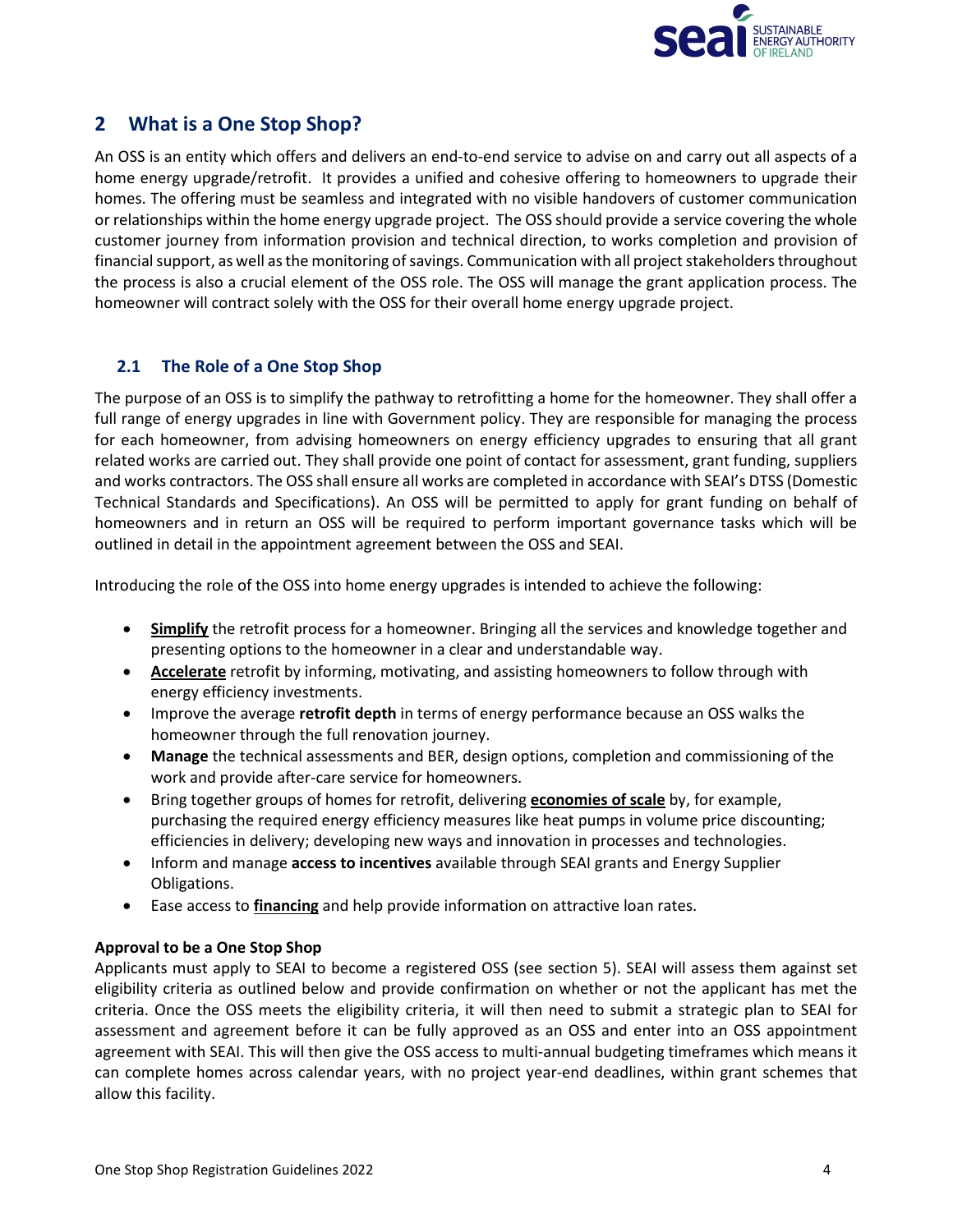

# <span id="page-4-0"></span>**2.2 Responsibilities of a One Stop Shop**

OSSs are responsible for the end-to-end processing of grant applications from advising homeowners on energy efficiency upgrades to ensuring that all grant related works are carried out by competent contractors, and that works are completed, in accordance with the relevant grant scheme rules and SEAI's DTSS and applicable COPs.

OSSs will be authorised by SEAI to submit grant applications and to receive grant monies on a homeowner's behalf. OSSs are also authorised to undertake additional administrative tasks related to the processing of grant applications on behalf of homeowners. OSSs will be given access to the relevant SEAI grant system (including SEAI's National Home Energy Upgrade Scheme grant system through a website) to enable the OSSs to execute full end-to-end transaction processing for all grant-aided measures. For example, in respect of the National Home Energy Upgrade Scheme, these transactions include:

- assessing the home to provide advice and solutions on the most suitable proposed upgrade and provide a full Home Energy Assessment to the homeowner
- offering and, if applicable, providing full energy upgrades to homes to achieve energy savings
- explaining to the homeowner about the energy upgrade works and the complete OSS process, including the terms and conditions of the relevant grant scheme, and to obtain the informed consent of the homeowner
- applying for and obtaining grant approval on behalf of the homeowner, with their consent
- entering into a fully transparent contract with the homeowner in advance of works
- carrying out, or arranging for the carrying out of, upgrades in compliance with the terms and conditions contained in the Contractor Registration Form, DTSS, COP.
- submitting grant payment requests to SEAI
- ensuring that any issues/complaints are properly managed
- maintaining records of the energy upgrade works
- ensuring pre- and post-works BER assessments are properly performed, and that the relevant BER certificates are published and issued to homeowners
- ensuring that all other terms and conditions of the scheme are fulfilled

It is the responsibility of the OSS to manage their agents/contractors and to manage the quality assurance process on all grant-funded projects.

The OSS must have a Quality Management System (see section [4\)](#page-7-3) in place and is responsible for the development, implementation, operation, and continual improvement of their Quality Management System e.g. ISO 9001 or equivalent. These responsibilities will include the following:

- Ensuring that an appropriate Quality Management System is implemented and maintained in order to deliver high quality energy upgrades works with attaching credits,
- Ensuring that adequate resources are in place for the deployment of the Quality Management System,
- Ensuring that adequate process checks are carried out in order to identify improvement opportunities to the process,
- Ensuring that all suppliers, agents and contractors are informed of the Quality Management System and that internal procedures developed in support of the Quality Management System are adhered to.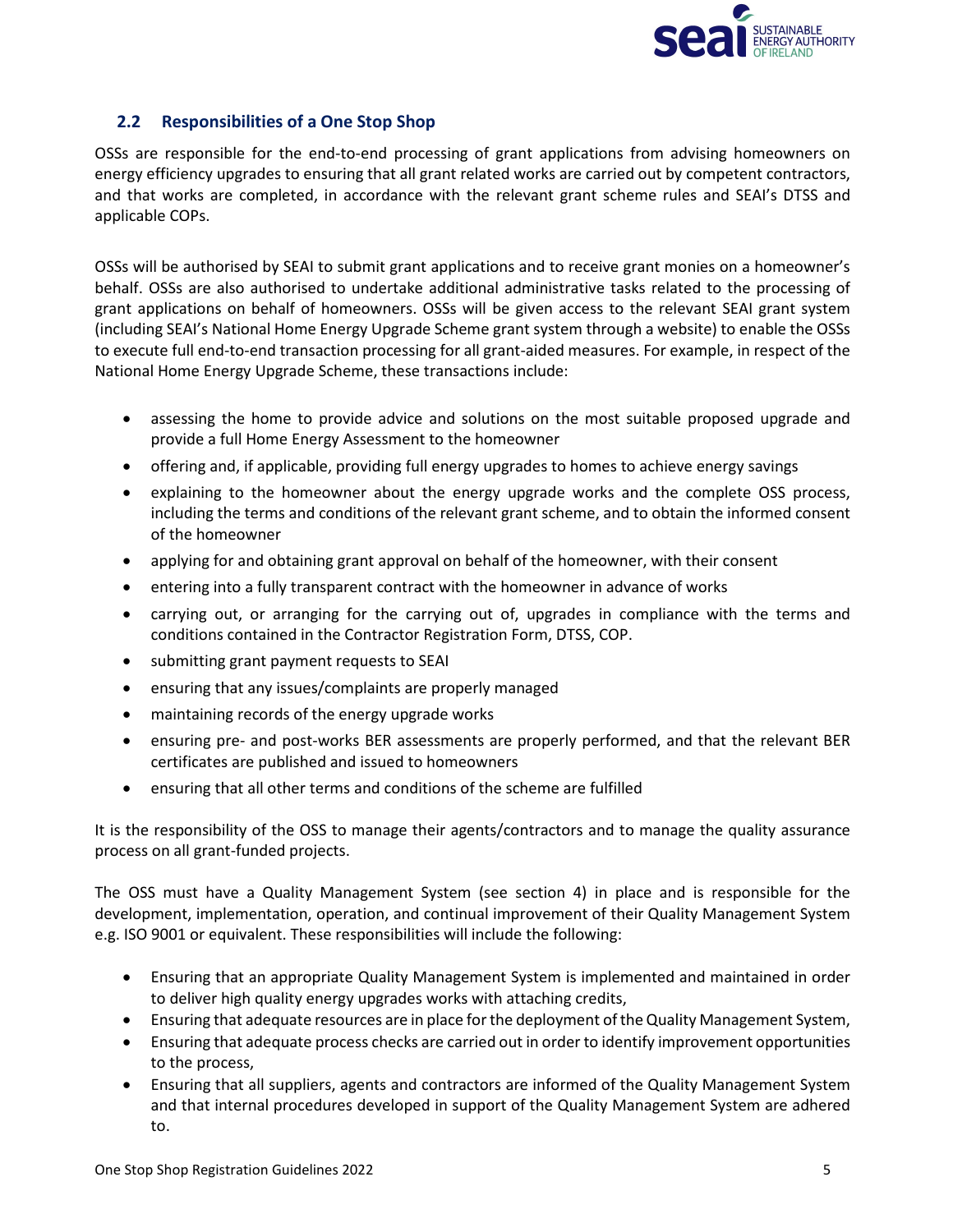

# <span id="page-5-0"></span>**2.3 Obligated Party**

Obligated Parties have annual targets for making energy efficiency savings in homes and businesses. It is desirable that an OSS be aligned with at least one Obligated Party in achieving energy saving targets for energy upgrade works carried out under SEAI grant schemes. If the OSS has such a contract in place they should furnish written confirmation of this contract from the Obligated Party to SEAI along with the completed OSS Registration application form, outlining the Obligated Party contribution in terms of cents per kWh saving or other contributions as applicable.

# <span id="page-5-1"></span>**2.4 Other roles/responsibilities**

OSSs must have a contract in place with each agent/contractor who works under their auspices and must ensure that their contractors are properly competent and/or registered with SEAI as required to carry out the grant-aided measures under the relevant grant schemes, and in compliance with all SEAI requirements for such contractors.

# <span id="page-5-2"></span>**3 One Stop Shop Requirements**

There are a number of clearly defined minimum eligibility criteria in order to apply to become an OSS. The applicant must be able to demonstrate that they can meet the criteria under the key areas as outlined below and as described in detail in section 5:

- 1. Financial Probity and Business Standing
- 2. Organisational Capability and Technical Competence
- 3. Governance and Legal Requirements
- 4. Business Systems and IT Capability
- 5. Market Engagement
- 6. Skilled Workforce (direct or partnerships)
- 7. Quality Assurance
- 8. Obligated Party if relevant
- 9. Commitment as a partner and key stakeholder in national retrofit

# <span id="page-5-3"></span>**3.1 Financial Probity and Business Standing**

The OSS must be a registered business entity (or part thereof) with Irish Revenue Tax Clearance. It must have a solid and stable financial position so that prospective clients are provided with confidence and assurance that their project will be managed to completion and that their funds will be secure. As SEAI will be paying homeowner grants through the OSS, it will need to be sure that these funds will be securely transferred/discounted to the final customer.

Elements to be checked under this area are further outlined in detail in section 5 but include the following:

- Irish Revenue Tax Clearance
- Turnover Minimum for OSS is  $£1$  million per annum
- Clean audit report for previous 2 years
- Financial Liquidity and ratio test analysis
- Directors Declaration of Professional Business Standing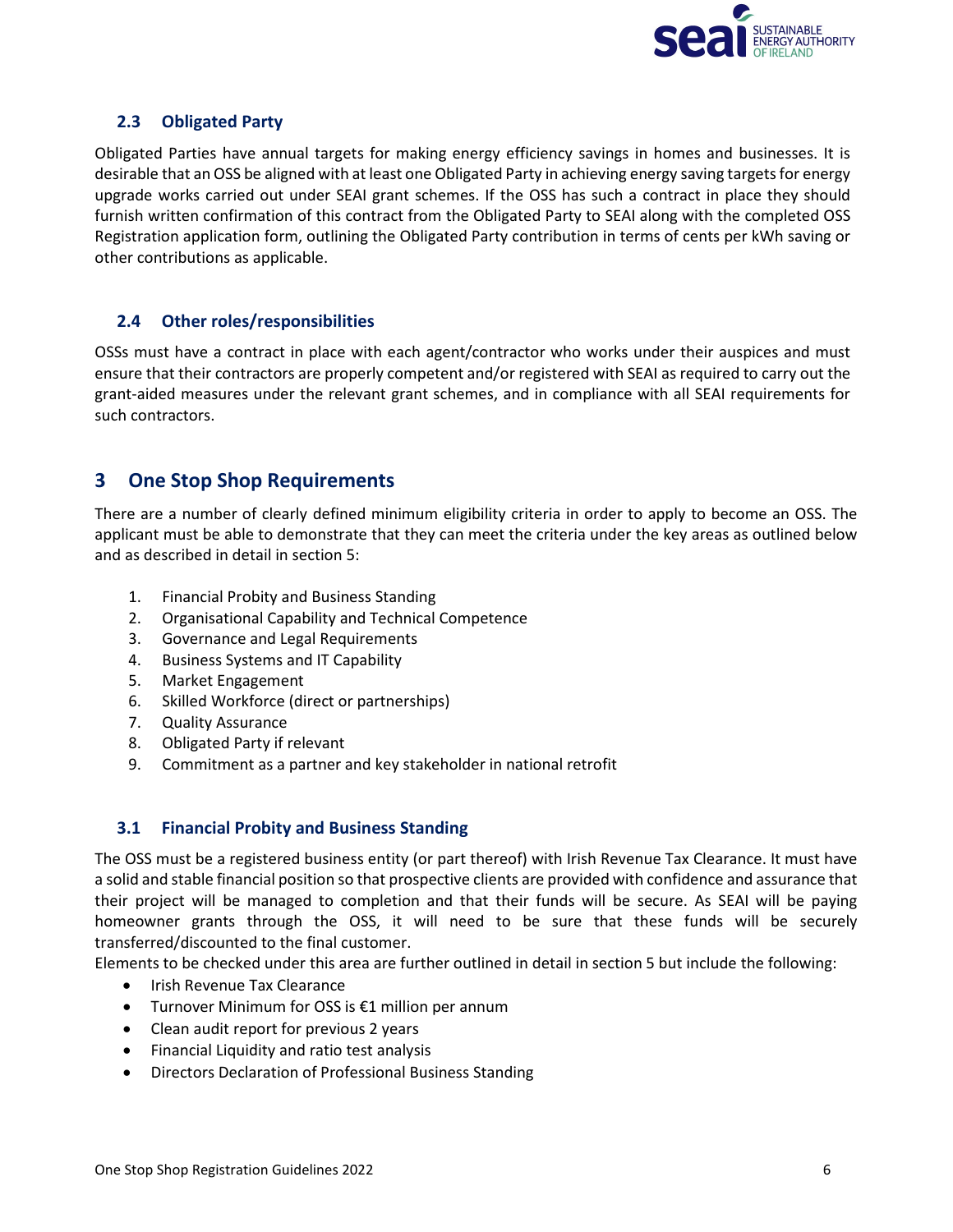

# <span id="page-6-0"></span>**3.2 Organisational Capability and Technical Competence**

The OSS must have the management, administrative and technical expertise to assess homes and provide upgrade paths to suit homeowner needs (timing, budget, suitability). It must also have the competence to manage the supply chain, deliver the retrofit upgrades and support the homeowner in aftercare.

Elements for assessment under this area will include:

- Ability of organisational structures to perform as an OSS This means a demonstrated capacity to manage complex upgrade projects within an end to end life cycle including
	- o project management and business solutions capability
	- $\circ$  ability to identify and implement best practice solutions and commitment to continuous improvement
	- o adequate processes and guides to manage all documentation required
	- o structures and systems to manage and address the full life-cycle of client transactions and grant applications and processing of energy credits
- Resource Capability
	- This will include the capacity to deliver integrated energy efficiency works demonstrating
		- o ability to carry out all technical and design works
		- o customer facing capacity and systems to interact with homeowners, contractors and other stakeholders.
		- o all required technical competencies available to deliver retrofits (assessors, designers, surveyors, installers, contractors etc).
		- o capability to design and deliver correct retrofit solutions for homeowners
		- o ability to manage the completion of works to required standards
- Marketing and engagement plan to secure a customer pipeline including future development and growth plans with indicative annual home retrofit numbers

# <span id="page-6-1"></span>**3.3 Governance and Legal**

The OSS must have the capability to manage the governance of complex home retrofit projects that may include a large number of clients with varying requirements, timelines, contracts and financing models. This includes transparent, efficient, and responsive processes including financial, legal and regulatory requirements as well as a robust end to end quality management system. Applicants to the OSS programme will be asked to demonstrate conformity to legal requirements, insurance, and taxation as follows:

- Minimum insurance criteria required:
	- o Employer's Liability €13m
	- o Public Liability €6.5m
	- o Professional Indemnity Insurance €2.5m in aggregate or €1m for any one claim
- Documented Health and Safety Management Policy
- Documented Environmental Management System
- Quality Assurance Management System- Certification or Alignment
	- o Demonstrate responsibility and ownership of quality and delivery through documented QMS
- Regularly reviewed and updated Risk Register and mitigation strategy for each risk identified
- Secure and comprehensive IT System Capability including compliance with GDPR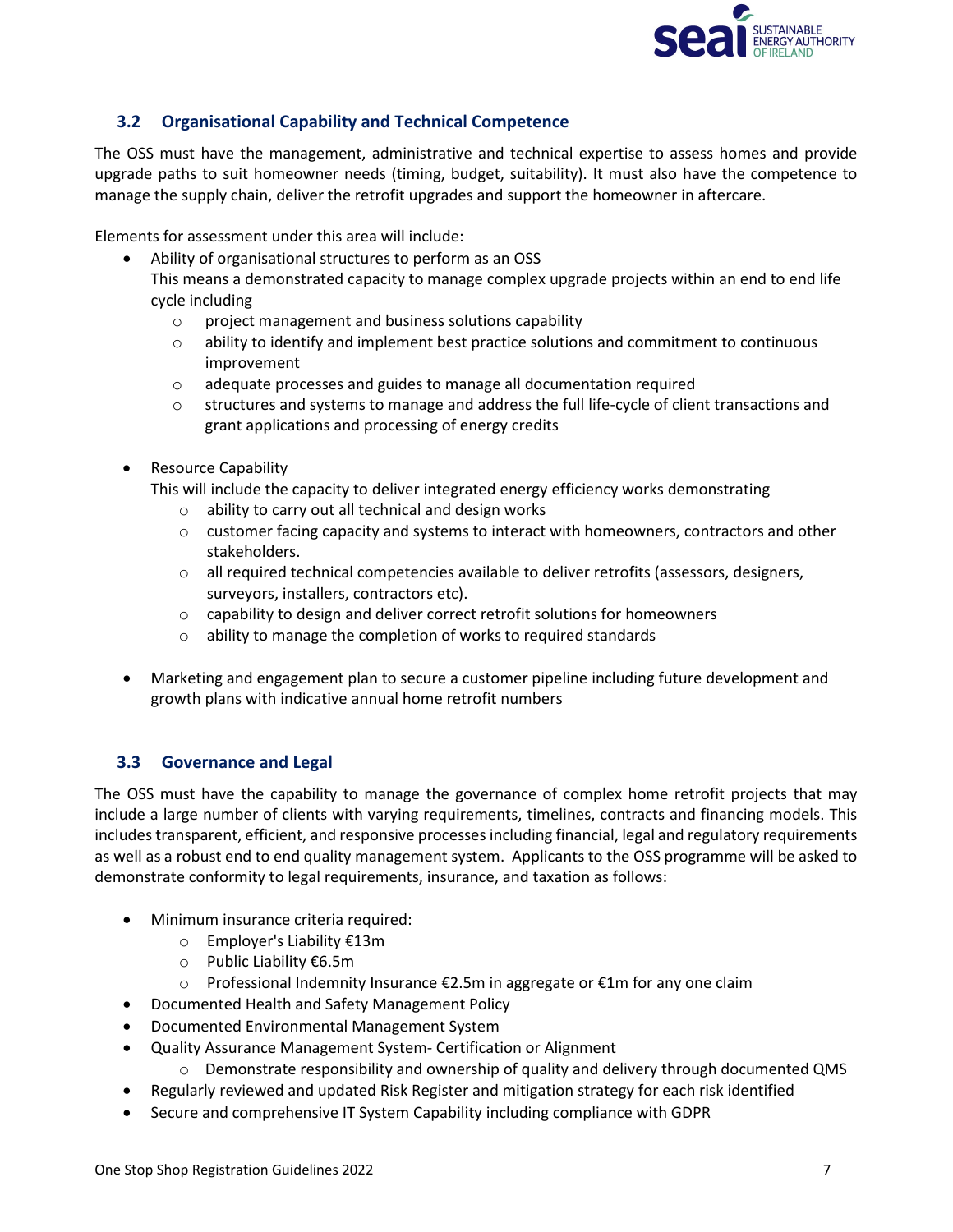

• Customer Charter/Policy demonstrating the applicant's commitment to excellent customer service

### <span id="page-7-0"></span>**3.4 Green Procurement**

OSSs must ensure that products and services provided consider efficiency, sustainability and green procurement.

The Triple E Products Register is a benchmark register of best in class energy efficient products. Products on this register all meet a minimum set of stringent efficiency criteria and typically will be of a best in class efficiency standard. As such, procuring against this register will provide you with the assurance that you are purchasing a product of very high efficiency.

Projects are encouraged to commit to the purchase of plant, machinery or equipment from the relevant product/technology categories listed on the Triple E register or equivalent where appropriate.

OSS must ensure that all products and technologies meet the Ecodesign regulations for home energy upgrades. Further details of this can be found in the DTSS.

### <span id="page-7-1"></span>**3.5 Circular economy and waste management**

The appropriate management of materials and waste can have significant benefits in terms of sustainability for retrofit projects. OSS shall ensure that for each property undergoing energy upgrade works at least 70% (by weight) of the non-hazardous construction and demolition waste generated on site, is prepared for reuse, recycling and other material recovery as per Directive 2008/98/EC and in accordance with the waste hierarchy and the EU Construction and Demolition Waste Management Protocol. OSS shall prepare a resource management plan for the retrofit works according to the best practice guidelines from the EPA.

#### <span id="page-7-2"></span>**3.6 Various Grant Scheme Requirements**

OSSs must at all times be aware of and familiar with the terms and conditions of the various residential grant schemes within SEAI. They must also understand and adhere to the rules associated with administering the various grant schemes, which have been developed to ensure consistent and transparent management of public monies. OSS should assess applicants to ascertain which grant scheme is most suitable for their purposes, including referring those in energy poverty to the Warmer Homes Scheme where relevant.

The National Home Energy Upgrade Scheme 2022 is specifically designed to use OSSs to deliver retrofits and engage with homeowners and the supply chain. Application for grant funding on behalf of homeowners under this Scheme will be the sole responsibility of the OSS. For full details of this scheme and how to apply, see the National Home Energy Upgrade Scheme Guidelines and other ancillary documentation available on the SEAI website. There are already other existing grant schemes in which OSSs can participate and further schemes may be developed in the future for OSSs to participate.

# <span id="page-7-3"></span>**4 Operations and Quality Assurance**

The quality of service delivery by OSSs is central to the reputation and effectiveness of the OSS programme. This is for the purpose of achieving energy savings for homeowners and value for public monies. That quality of service has two key dimensions: competence and compliance.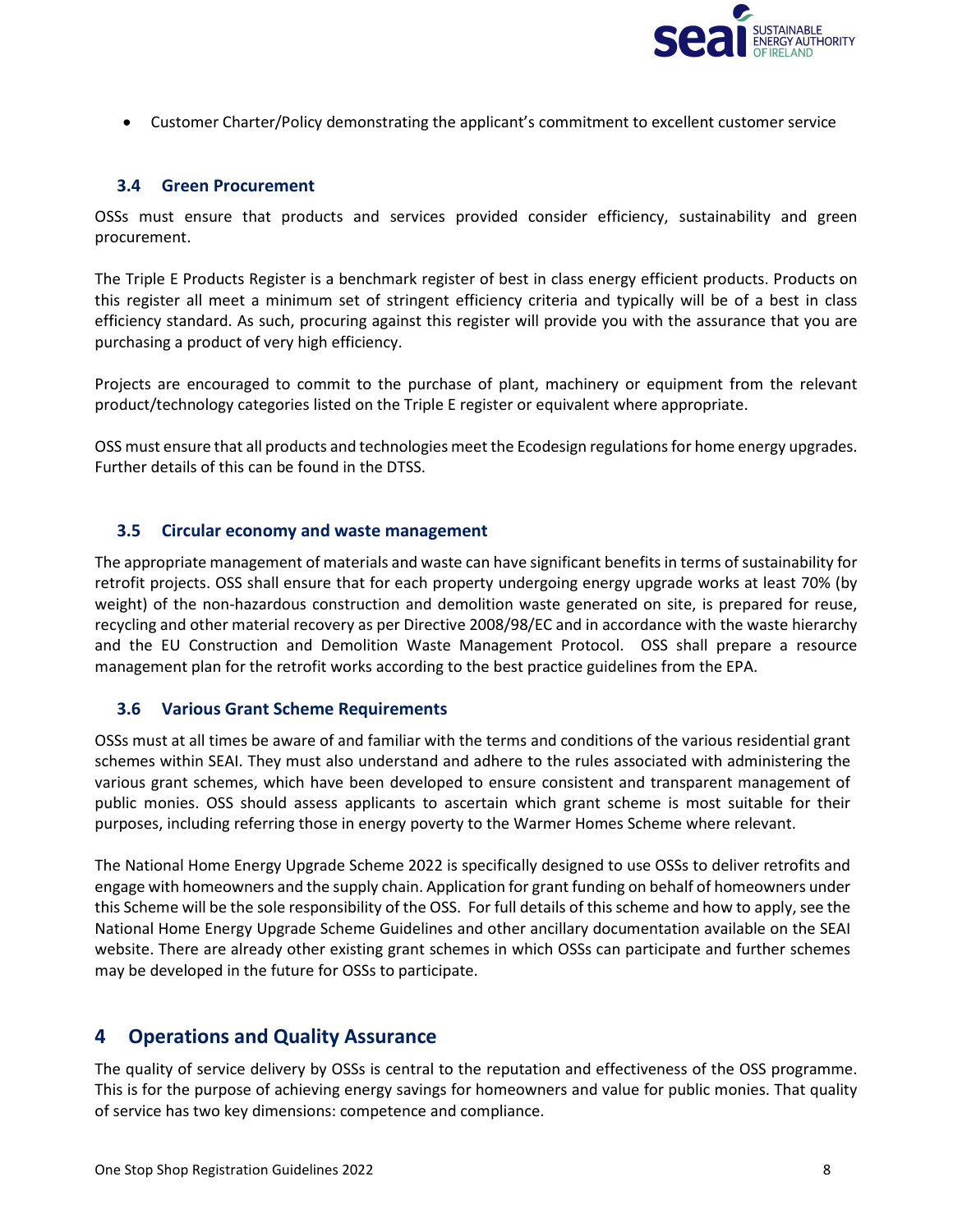

OSSs will be audited on an annual basis with respect to technical and administrative compliance with the requirements of the programme. Each OSS will provide a quarterly report on its operations. SEAI may review quality records more frequently and reservesthe right to engage with the OSS and audit same more frequently, particularly where signs of risk of non-compliance are emerging. Where an OSS's performance falls outside of the required performance levels then appropriate guidance and / or sanctions will be notified to the OSS, including where specific measures are not meeting any relevant scheme's requirements.

### <span id="page-8-0"></span>**4.1 Quality Management System**

Each OSS is required have a quality management system in place for their operations, which includes, customer focus, managed processes, continuous improvement and controls such as audit and inspection. Each OSS will ensure independent verification of the quality of their operations and upgrade works carried out by them/their agents or contractors under individual grant schemes, and SEAI will require access to these results.

Each OSS is ultimately responsible for the quality of all upgrade works carried out and operational processes in place as part of the OSS programme and under each relevant grant scheme. This includes ensuring that works meet all required technical standards, operational processes are functioning as defined and that high levels of customer satisfaction are maintained at all stages of the process. SEAI will review the OSS's performance in this regard. This will be monitored and assessed through ongoing audits, quarterly business review and annual audit.

#### <span id="page-8-1"></span>**4.2 Quarterly Review**

The OSS will prepare a Quarterly Business Review which will be scheduled for every three months to review their operations and performance as described in the OSS Operational and Quality Requirements Guide. This will include:

- Customer Engagement/ Pipeline
- Strategic Progress in line with the OSS's agreed strategic plan
- Administration
- Financial Review
- Technical Review

Further details are available in the Operations and Quality Requirements Guide.

# <span id="page-8-2"></span>**4.3 Annual audit**

OSSs are required to complete an annual audit of their operations and works. These audits shall be conducted by an auditor or competent person who is independent of the OSS. Following receipt of the audit report each year the OSS shall schedule a review of the outcomes and actions with SEAI. The first audit shall be scheduled and completed by the OSS 12 months after initial registration as an OSS, and shall continue annually thereafter.

#### <span id="page-8-3"></span>**4.4 Terms and conditions of the various grant schemes**

OSSs are required to adhere to guidelines, processes and rules that apply under the OSS programme, as well as those under any other grant scheme documentation that applies to the relevant upgrade works, to ensure appropriate use of the various grant systems, and management of grant related paperwork. Failure to adhere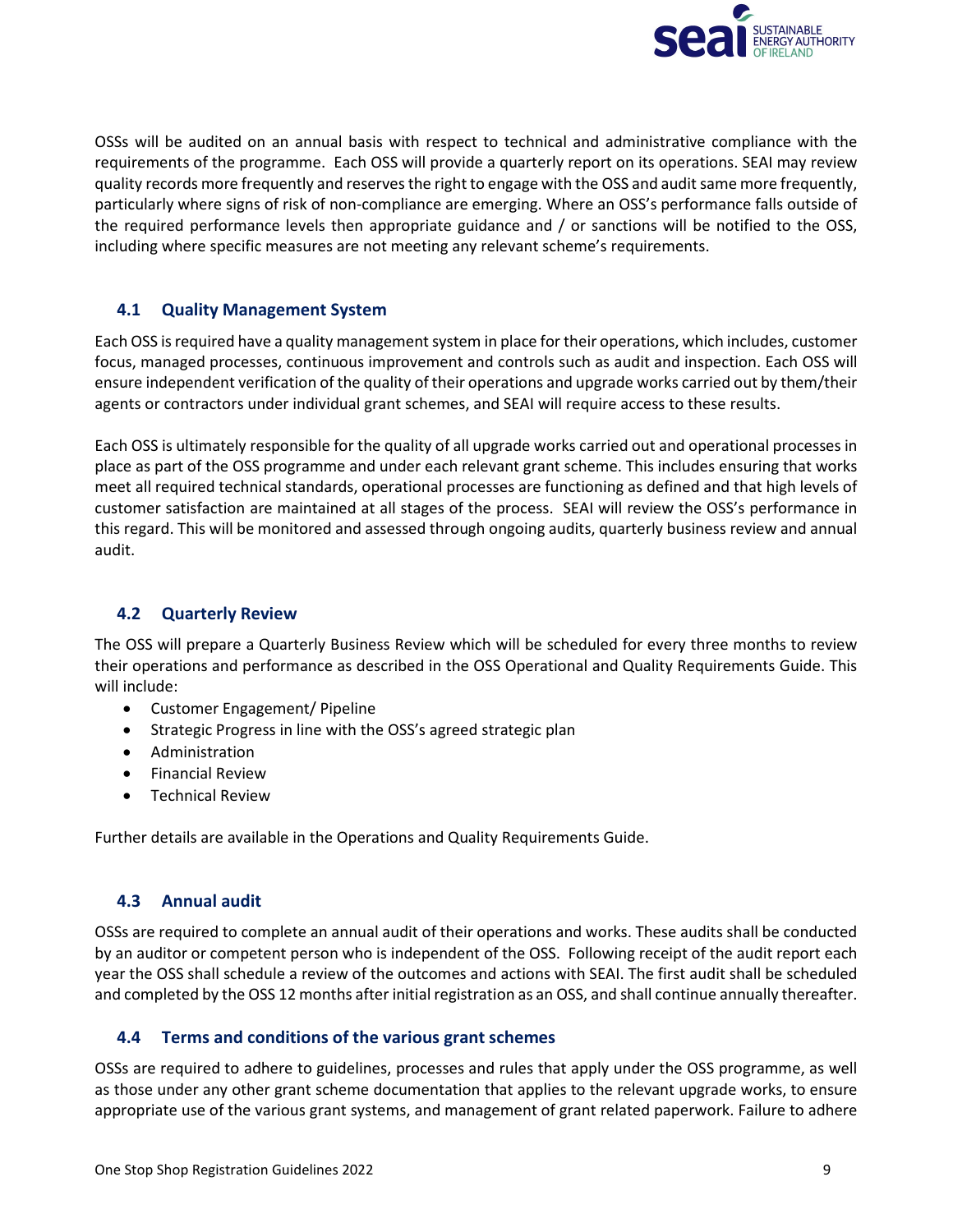

to these guidelines, processes and/or rules may result in grant applications and/or payment requests being declined. It may also lead to SEAI invoking sanctions under the OSS appointment agreement (see section 4.6 below). Separately, quality assurance and disciplinary procedures under the relevant grant scheme may also apply.

OSSs must ensure that the terms and conditions of the various grant schemes in which they are participating are thoroughly understood and complied with by all staff members, and agents/contractors acting on their behalf who are involved directly or indirectly in delivering programme to homeowners. This includes, but is not limited to, call centre staff, sales, advice, installation, administration, quality and finance. OSSsshould also ensure that the said terms and conditions are reviewed with, understood by, and fully accepted by each homeowner before any grant application is made by the OSS on that homeowner's behalf. Additionally, a contract must be in place between the homeowner and the OSS. SEAI may issue either a template customer contract or minimum requirements for what customer contracts should include from time to time. If SEAI does issue such a template contract or minimum requirements, the OSS shall ensure they are implemented in its customer contracts entered into following the date of issue of such by SEAI.

The terms and conditions of the various grant schemes may change from time to time. SEAI will endeavour to keep OSSs informed of any changes, however it is ultimately the OSSs responsibility to ensure that the most up to date terms and conditions are supplied to staff, agents/contractors and the homeowner at all times.

# <span id="page-9-0"></span>**4.5 Segregation of Duties**

One of the principal ways of ensuring governance on a grant system is by segregating the duties assigned to personnel using the system working on SEAI grant schemes, so that no one individual can complete the relevant grant scheme application and payment process from end to end. In practice this means that each OSS will be provided with a number of different login profiles. Each of these logins will have specific access rights to enable the user to carry-out their own specific tasks. SEAI expects that each OSS will ensure that their users will have access to only one profile type and that segregation of duties is maintained by their team at all times.

# <span id="page-9-1"></span>**4.6 Sanctions**

Where SEAI identifies any breaches of the OSS appointment agreement, any breaches of the relevant grant scheme terms and/or any quality management issues then SEAI will have various rights of remediation, suspension and termination provided for in the OSS appointment agreement.

SEAI will have a right to initiate a remediation process if it has material concerns about the OSS's performance. This process will entail the OSS preparing a remediation plan aimed at addressing SEAI's concerns. This plan must be agreed with SEAI and then implemented in accordance with the agreed timescales. It is SEAI's expectation that this remediation process will be the first step in any sanctions process but SEAI does reserve the right to enforce more serious sanctions if the situation requires it.

SEAI will have a right to suspend the OSS if material failings are identified. During the period of suspension the OSS will not be able to make any new grant funding applications and SEAI reserves the right to withhold payment on any current grant applications. SEAI will also have the right to inform the relevant homeowners of the OSS's suspension.

The final sanction is termination of the appointment agreement. This sanction will apply to serious breaches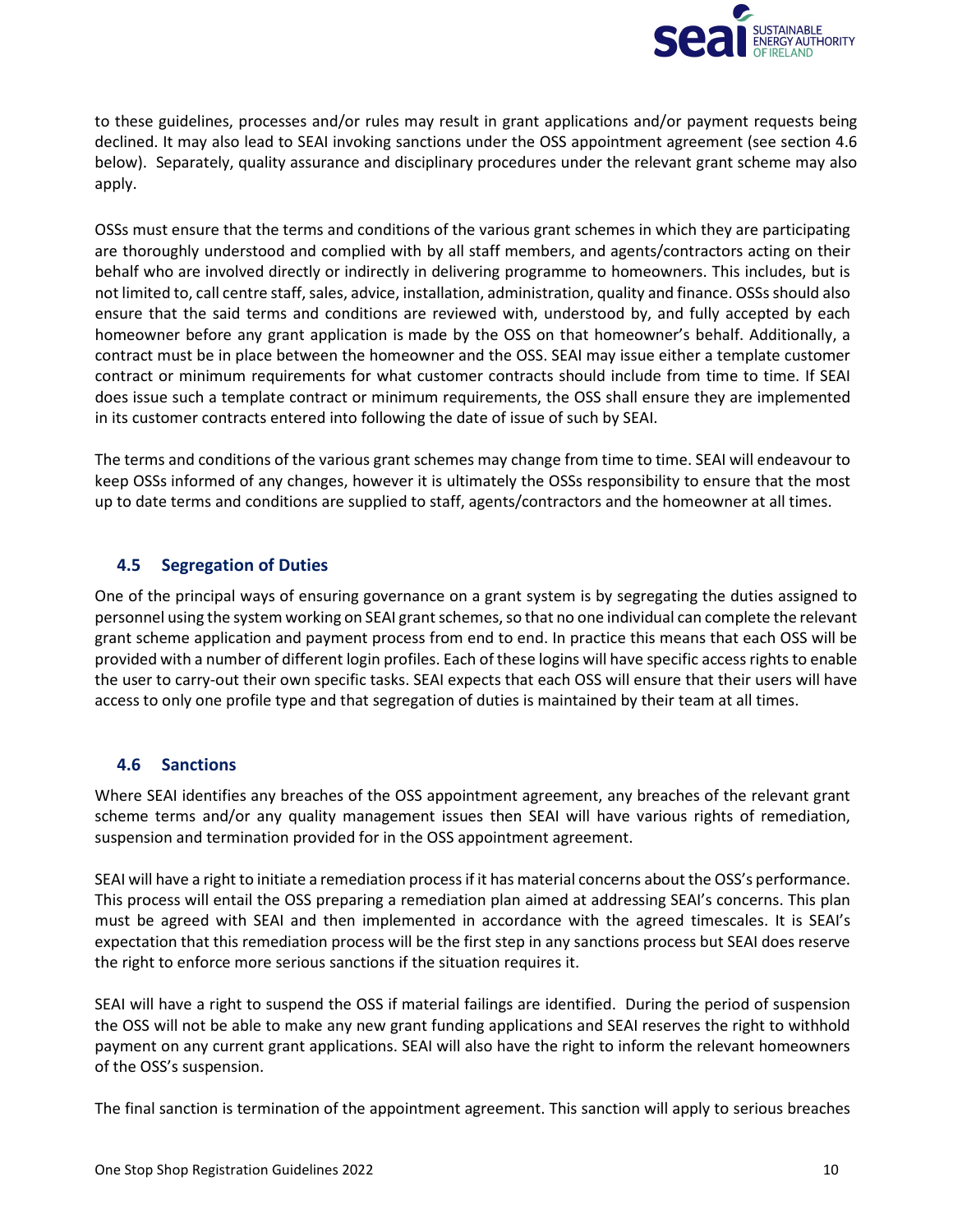

and also recurrent breaches which are not addressed through the remediation process and / or during a period of suspension. Termination means the OSS will no longer be able to hold itself out as an OSS nor engage with SEAI grant schemes. As with suspension, SEAI will have the right to inform relevant homeowners of the OSS's termination and to inform the homeowners of their rights and options in relation to SEAI funding. SEAI has the right to proceed directly to termination if the situation warrants it.

Please see the OSS appointment agreement for further detail on the remediation, suspension and termination rights SEAI has under that agreement.

The SEAI Customer Charter and Customer Action Plan (which can be found here <https://www.seai.ie/customer-charter/> ), including the appeal process provided for therein, will apply to OSSs. If an OSS has any concerns with the actions of SEAI relating to the appointment agreement it may avail of the process provided for therein.

# <span id="page-10-0"></span>**4.7 Data Collection**

The OSS will be required to gather application information for the grant administration purposes and provide this to SEAI. This will include homeowner names, address, telephone number, email and MPRN. The homeowner's email will be used to communicate with the homeowner on the grant administration and processing. In order to assess the impact of installed measures SEAI will collect pre and post works data, this data will be provided by the OSS through the grant process. This data may also be used by SEAI for scheme review or development.

Data relating to the works completed and grants claimed by OSSs will be assessed by SEAI to ensure that the energy savings have been achieved and will be sustained. This assessment will verify that energy upgrades have been properly installed in line with the code of practice and the correct grant has been applied for and deducted from the cost borne by the homeowner. This data may also be used by SEAI for scheme review or development. The OSS will be required to ensure that Data Subjects are aware of this data collection and use.

SEAI may make contact with homeowners for a period of up to 5 years after the relevant grant has been processed in order to request their voluntary participation in surveys or other forms of feedback or to request the voluntary provision of energy data or other information which may be used to determine the impact and achievements of the relevant grant scheme and for scheme review or development. SEAI may also develop and publish case studies (protecting as appropriate all personal, confidential or commercially sensitive information/data). The OSS will ensure that Data Subjects are aware of this data collection and use. The OSS will ensure that the Contact Preference Form is completed and submitted to SEAI.

To support ongoing monitoring and evaluation the OSS may be required to capture customer data and provide to SEAI for analysis. This data will include information on the home, homeowner and energy usage. These checks will help SEAI to monitor, review and analyse the scheme by:

- Providing confidence that the energy savings reported by SEAI as being attributed towards OSS have been achieved.
- Helping reassure the homeowner that the energy upgrades claimed under the relevant programme are installed correctly.
- Reassuring OSSs that the relevant programme is implemented fairly, with a level playing field for all participants.
- Supporting the continued development of the relevant programme.
- Supporting the review of the efficacy of the relevant scheme.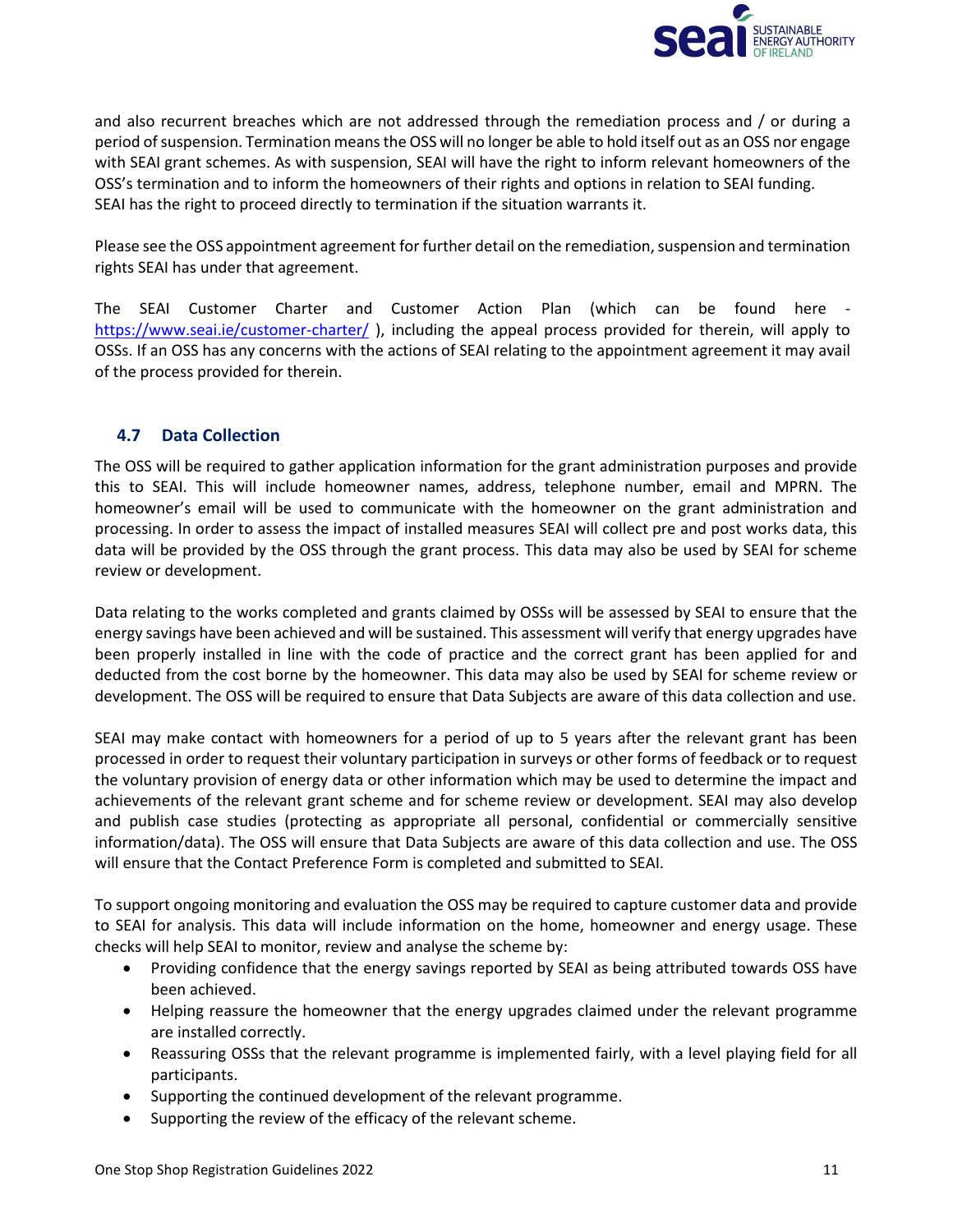

• Measuring output data to validate anticipated energy savings.

This data may also be used by SEAI for scheme review or development purposes. The OSS will be required to ensure that Data Subjects are aware of this data collection and use.

The OSS will be asked annually to provide case studies to SEAI which sets out the main elements of the relevant project (key partners, numbers of properties, and types of works, project costs (totals), project duration, critical success factors / learnings). These will be used for further development of the relevant programme. Where this includes personal data, the OSS will ensure that Data Subjects are aware of this data collection and use.

# <span id="page-11-0"></span>**4.8 Marketing**

OSSs shall meet any applicable marketing requirements or guidelines issued by SEAI from time to time. In addition:

- any marketing activities should acknowledge the funding received from SEAI;
- where signage or displays are being created in relation to particular buildings or events, then the OSS should request the SEAI logo from SEAI for inclusion accordingly; and
- SEAI should be provided with copies of any relevant press releases or promotional materials prior to finalisation.

# <span id="page-11-1"></span>**5 OSS Registration - Application Process**

OSS applicants must apply to SEAI to become a registered OSS. SEAI will assess them against set prequalification eligibility criteria as outlined below and reject or approve as appropriate. If an OSS meets the eligibility criteria, it will then need to submit a full application and strategic plan to SEAI for assessment and agreement before they can be fully registered as an OSS and become a party to an OSS appointment agreement with SEAI. This encompasses a two-step process to apply to become an OSS:

- 1. Pre-qualification questionnaire
- 2. Application form and Strategic Plan

# <span id="page-11-2"></span>**5.1 Pre-Qualification**

The pre-qualification questionnaire contains a number of clearly defined minimum eligibility criteria which must be met in order for an application to be further reviewed. Once these are reviewed and deemed acceptable the application can progress to step two. The eligibility criteria are outlined below:

- Turnover of at least €1 million
- Clean (i.e. unqualified) audit report for previous 2 years
- Financial Liquidity and ratio test analysis
- Directors Professional Business Standing
- Ability of organisational structures to perform as an OSS
- Resource Capability
- Insurance Criteria Minimum Levels of Insurance Required
- Quality Assurance Management System- Certification or Alignment
- IT System Capability
- Health and Safety Management
- Environmental Management System
- Obligated Party Alignment if in place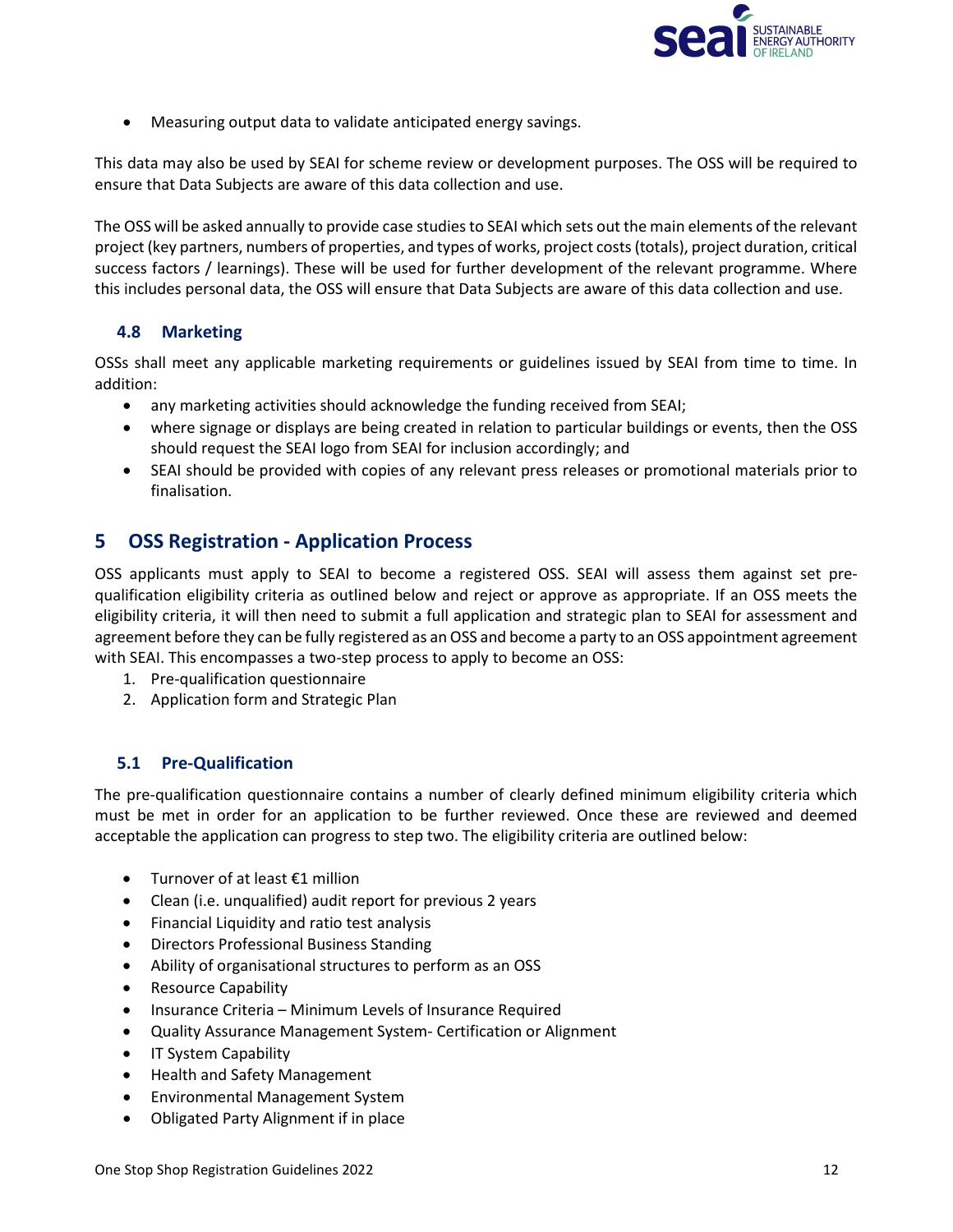

The pre-qualification form will be reviewed by SEAI and if successful the applicant will be invited to make a full application.

# <span id="page-12-0"></span>**5.2 Application Form and Strategic Plan**

If an applicant successfully meets all pre-qualification criteria, it must then complete the application form and provide sufficient evidence to demonstrate compliance with all of the application criteria requested and the ability to deliver the OSS services through the programme. The applicant must also provide its strategic plan, which will include a minimum 2 year forward focused plan outlining the applicant's approach to home energy upgrades and describe its development and growth plans and how it will address market engagement including an area-based approach to engagement and achieving economies of scale.

The application form requires the following information to be provided:

1. Vision and Mission for the Organisation

Each applicant should provide a view of its business plan if it is accepted as an OSS by SEAI. This should include the OSS's vision for the business in the future and how the business will deliver to its homeowners and stakeholders. The applicant should describe the position of its business currently in the marketplace and how it will evolve and transform to deliver on the long-term vision and mission as an OSS.

2. SWOT Analysis and ongoing Risk Management Approach

The applicant should provide an analysis of the various strengths, weaknesses, opportunities, and threats for its business as an OSS in the retrofit market. This should include a full risk analysis including an environmental analysis of the business the OSS is in, and mitigants that it has in place to deal with each of those risks.

The applicant should outline its ongoing Risk Management Approach which should include:

- Management oversight and structure for reporting information to its senior management team
- Risk Management policies and procedures including control and mitigation
- 3. Long Term Goals and Capacity and Growth Plan

The applicant should describe its three (3) year goals (SMART Goals<sup>[1](#page-12-1)</sup>) and how these goals align with its OSS mission and vision statements. This should set out the various milestones, and describe markets, supply chain and operational growth and expansion plans, and how they will be achieved. The figures should be broken down into yearly objectives for upgrading homes and how each will be achieved, measured and delivered upon. This should include a detailed action plan for growth and delivery in the business and should address the following matters:

- Strategic Plan for growth in numbers of home upgrades completed over 3-year period and how that relates to other information provided and current capacity
- Marketing Plans for growth in engaging and capturing customers, describing routes to consumer engagement, and linkage with overall capacity plan. This should encompass

<span id="page-12-1"></span><sup>1</sup> SMART Goals are **S**pecific, **M**easurable, **A**chievable, **R**elevant and **T**ime-Bound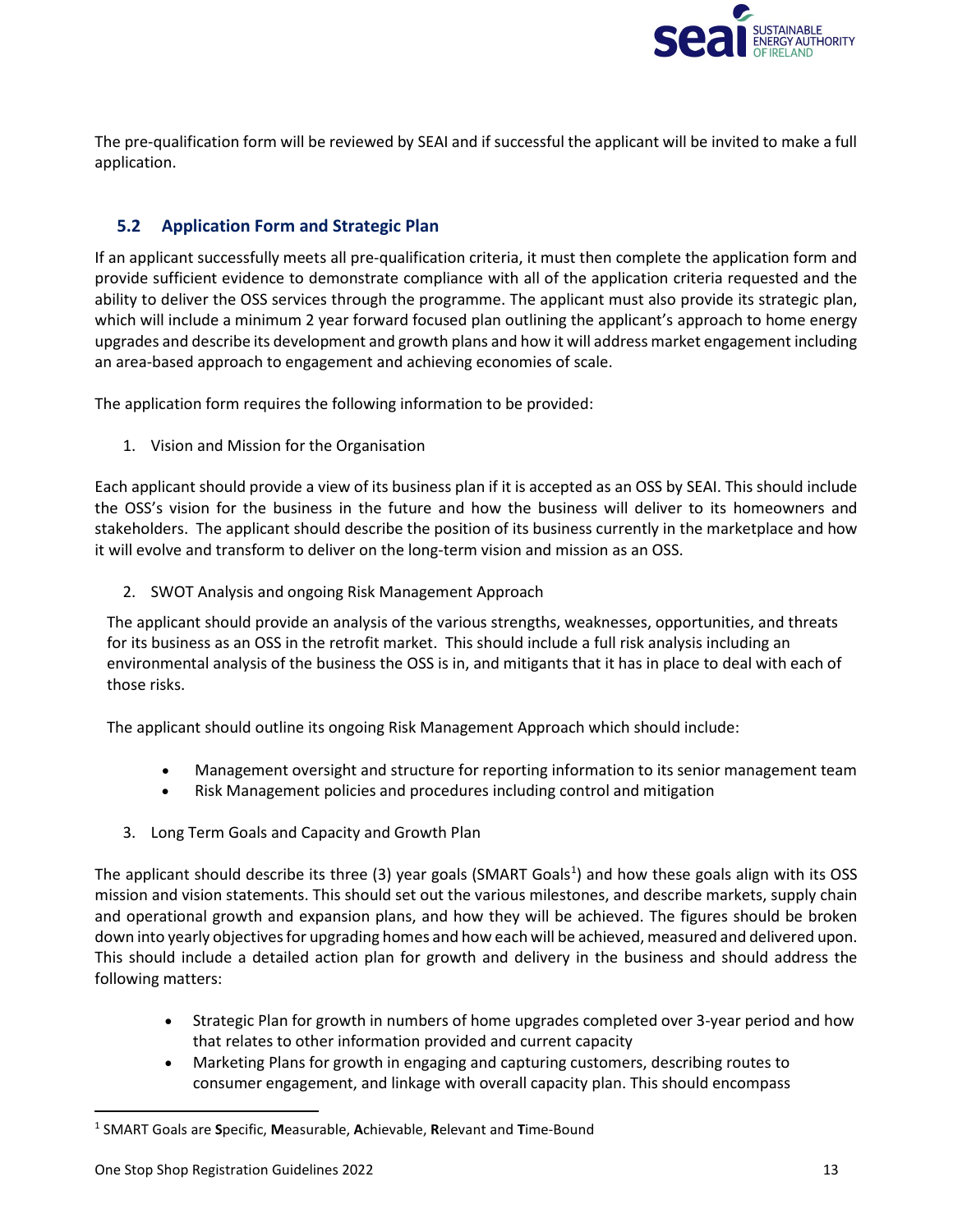

approach to working with SEAI and other stakeholders' promotion and marketing initiatives to support national strategies and targets for home energy retrofits

- Resource growth plan additional plans in order to achieve delivery growth (training, new hires, partnerships, different specialties)
- Financial plan
- Operational plan
- Approach and plans for achieving economies of scale and feeding into the Just Transition<sup>[2](#page-13-0)</sup>
- 4. Approach to Service Delivery and Project Management Approach

The applicant will be required to outline its approach to service delivery and project management including how it will market to and capture consumer interest, as well as onboarding customers and providing excellent and seamless customer service and project delivery. This should include:

- End to end project management approach
- Management and integration of sub- contractors/ partners
- Process Management and Improvement
- Evaluation and Measurement including post-works customer satisfaction surveys
- Customer Charter and approach to customer engagement, service and delivery. This approach should demonstrate the applicant's commitment to excellent customer service, and detail its complaints, appeals and redress procedures, to include
	- o Templates of formal contracts with homeowners, contractors & obligated parties.
	- o Providing each homeowner with a fully transparent Customer Agreement including the Terms and Conditions, which should be signed by both the OSS and the homeowner and dated at the time of signing.
	- $\circ$  providing homeowners with links to, or information on finance options for their upgrade project, and outlining any future plans to develop fully integrated financing offering to homeowners.
- Process Improvement
- 5. Approach to QMS including Technical Quality

Under the SEAI OSS programme there is a minimum requirement for an OSS to:

- o Hold a recognised quality management certification ("**QMC**") or be in the process of obtaining a QMC
- o Have a full end-to-end QMS in place
- o Provide to SEAI quarterly QA/Audit Reports on its performance as an OSS

The applicant should provide an outline of its approach to quality management including:

- Documented quality management system and alignment with the principles of ISO9001 or equivalent to consider total quality processes including but not limited to technical quality
- Evaluation and Measurement Plan
- Previous inspection pass rates in SEAI or other relevant programmes and grant schemes
- 6. Resources

The applicant must be able to demonstrate its delivery model in a tangible way, including an organisational chart showing how the applicant and its formal partnerships can deliver a smooth and complete consumer home energy upgrade journey. This includes a clear outline of the ability to engage, secure and onboard the

<span id="page-13-0"></span><sup>2</sup> gov.ie - [Just Transition Progress Reports \(www.gov.ie\)](https://www.gov.ie/en/publication/e0e7e-climate-action-plan-to-tackle-climate-breakdown-just-transition/)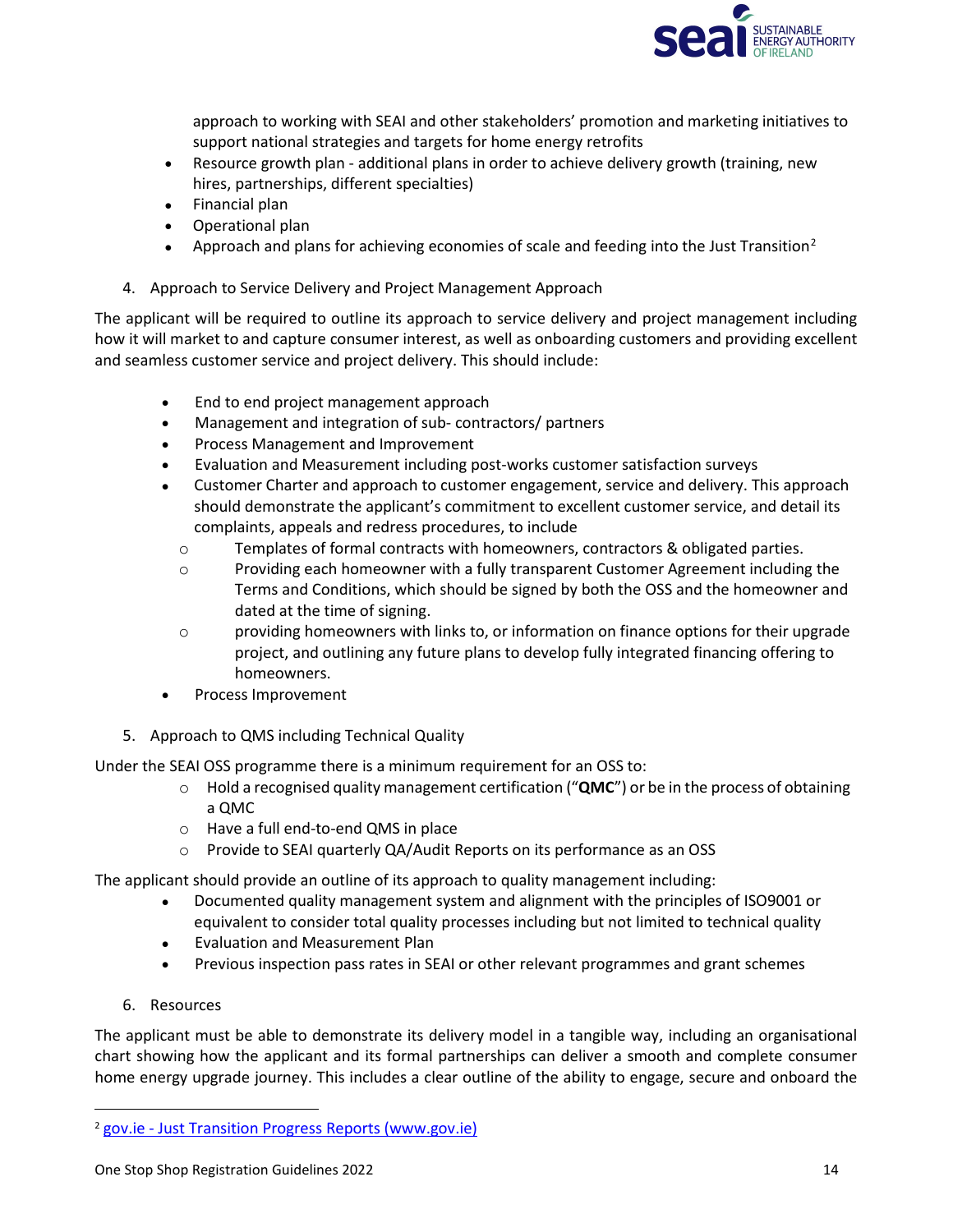

required resources to deliver a quality product. The applicant should demonstrate competency frameworks to engage its staff in upskilling or recruit resources where they are missing skills/competencies.

With this in mind, the applicant will be required to outline its resource plan for the business both currently and within the planned growth phase. This should include an organisational chart indicating the proposed personnel and roles, including those that are fulfilled by named partners. Within this outline, the applicant should ensure it provides details on the following:

- the senior management team
- Skills of technical staff (adequacy of crews) breadth and relevant technical partnerships. What internal / external resources are in place to allow for the full suite of technical services required under the scheme guidelines
- Indicate those resources with ultimate responsibility for quality assurance of projects
- Relevant resources across customer engagement & marketing, finance, IT and administration. What level of senior management and support staff are in place across non - technical areas?
- Adequacy of segregation of duties

Applicants should also provide CV's in an **Appendix** to the application form for the key people involved, their specific role within the proposed OSS programme, current role within the applicant organisation and key skills/experience. This should include at least one full-time Project Manager/Quality Assurance Manager to oversee all works being carried out under the OSS programme and provide the name, competencies and qualifications of this individual.

When compiling the resource plan, the applicant will need to take cognisance of the following:

- The need to use competent, qualified and, where required, registered contractors and installers based on predetermined appropriate education, training, skills and experience having regard to the competency assessment of suppliers, contractors and employees related to the quality of energy upgrade works under the scope of the quality framework.
- The need to monitor the allocation of resources to ensure that the resources are sufficient to deliver reliable and valid grant-aided energy upgrades to customers consistently.
- The need for segregation of duties, and detail how the segregation of duties will be managed on an ongoing basis.
- The need to provide ongoing training programmes to ensure staff are fully trained on the relevant SEAI grants schemes and the OSS process, ensuring all key personnel are fully compliant with the programme rules, Domestic Technical Standards and Specifications (DTSS) and Code of Practices. Applicants should provide details of proposed training programmes in this regard.
- 7. Data Security, Storage and Disaster Recovery

In the course of administering grant applications on behalf of homeowners, an OSS will be responsible for the processing, archiving and safekeeping of a variety of original documents, forms and local computer records, while ensuring adherence to GDPR requirements.

The applicant will be required to outline the policies that will apply to the management of customer data and the administration of grants as an OSS and at its proposed OSS facilities to include data security for both digital and hardcopy records, incorporating restoration procedures and compliance with audit trail requirements.

An OSS must be able to accept, track, process, share and assure the required information and documentation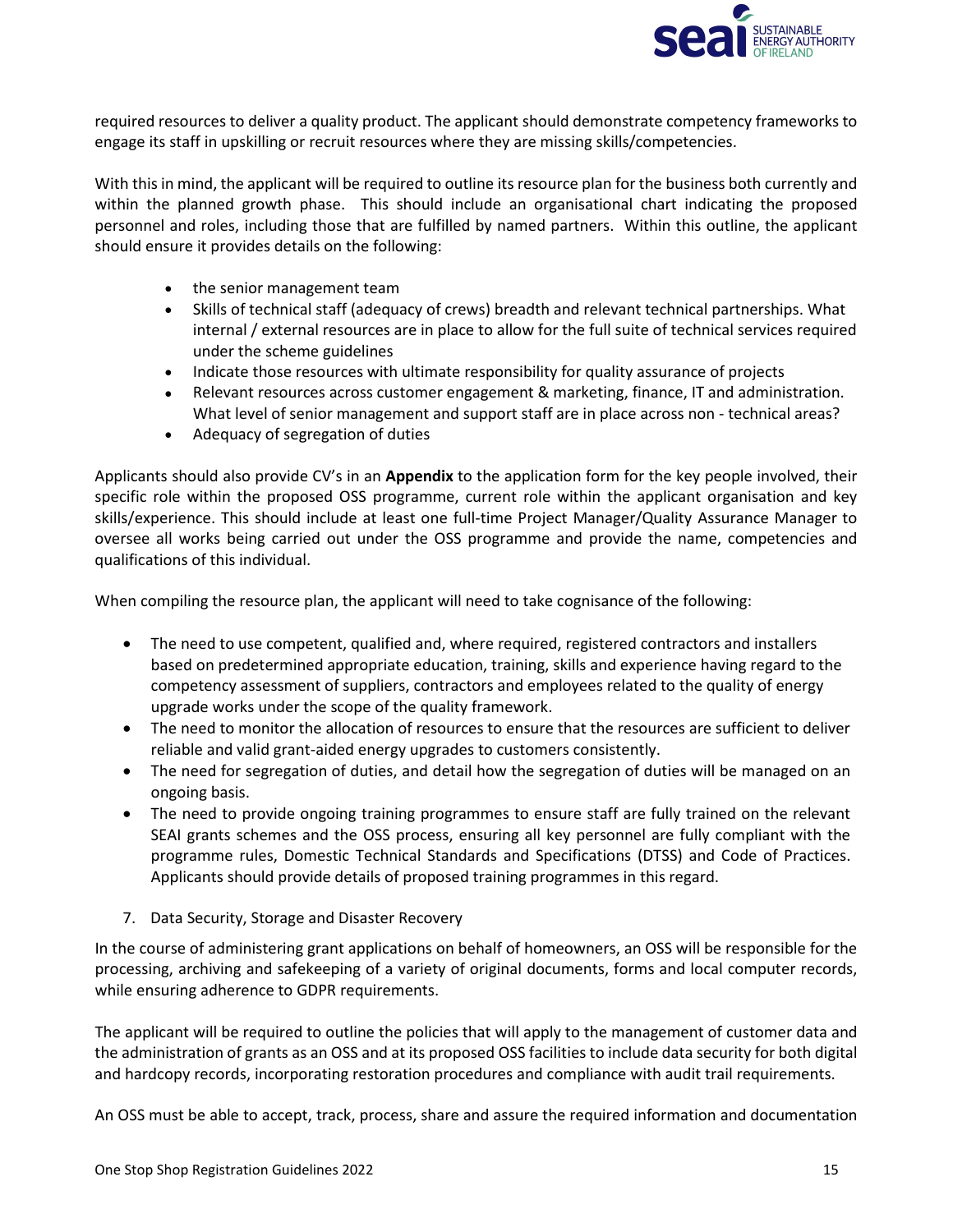

on behalf of homeowners, suppliers and contractors, and where necessary provide this to SEAI in a suitable digital format that meets data and privacy requirements. An OSS must also have the capability to connect with and interact with SEAI grant management systems.

In the application form, therefore, the applicant should describe:

- IT system to manage and track enquiries, customers, contractors and other stakeholders at all stages of the retrofit journey
- Processes to include continuous improvement focusing on challenges and identifying solutions
- Track progress and report on KPIs, dashboard and reporting to SEAI
- IT system to provide design solutions for the retrofit
- Data Security, General Data Protection Regulations (GDPR), Storage and Disaster Recovery
- Segregation of Duties (identify and record who does what for accountability, where needed)
- Support for homeowners who wish to engage and submit applications offline

# <span id="page-15-0"></span>**5.3 Application Evaluation Criteria and Scoring**

Applications will be evaluated using the following criteria.

# **In addition to meeting all of the minimum pre-qualification eligibility criteria, sufficient evidence must be submitted within the application to demonstrate compliance with achieving the following criteria.**

| <b>Criteria</b>                                                | <b>Max Score</b>          | <b>Comments</b> |
|----------------------------------------------------------------|---------------------------|-----------------|
| <b>Vision and Mission</b><br>$\mathbf 1$ .                     | 10<br>*Minimum Score: 7   |                 |
| 2. SWOT and Risk Management                                    | 15<br>*Minimum Score: 9   |                 |
| 3. Growth and Capacity Plans                                   | 15<br>*Minimum Score: 9   |                 |
| <b>Service Delivery and Project</b><br>4.<br><b>Management</b> | 20<br>*Minimum Score: 14  |                 |
| 5. QMS                                                         | 15<br>*Minimum Score: 9   |                 |
| <b>Resources</b><br>6.                                         | 15<br>*Minimum Score: 10  |                 |
| <b>Data Management</b><br>7.                                   | 10<br>*Minimum Score: 7   |                 |
| <b>Total</b>                                                   | 100<br>*Minimum Score: 65 |                 |

# **\* In all cases, SEAI reserves the right to reject an application by an OSS applicant in the event that**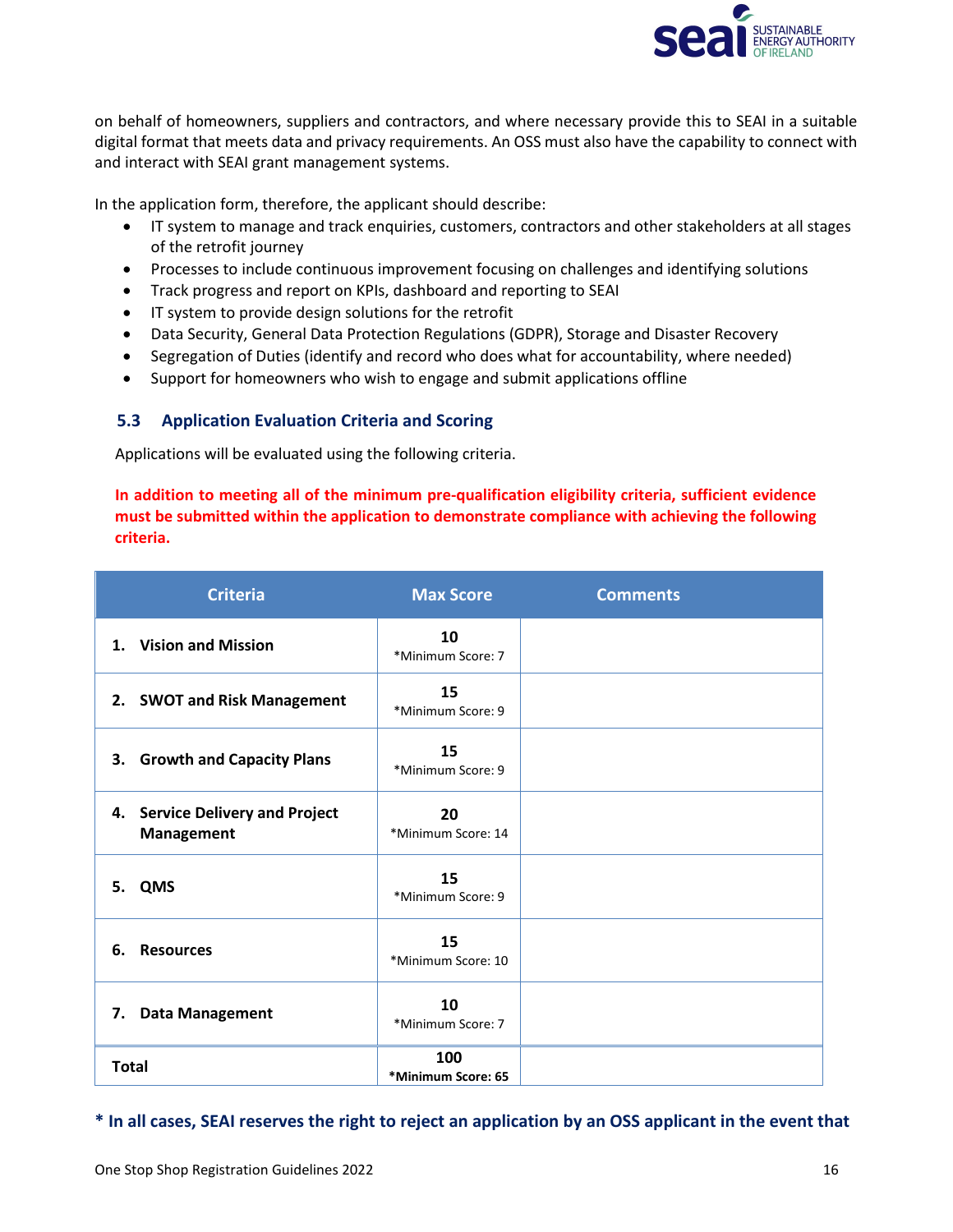

#### **any of the above criteria are not met.**

#### **Outline of Scoring Matrix**

| <b>Scoring Bands</b> | <b>Scoring Methodology Meaning</b>                           |                                                                                                                                                                                                                                                                           |  |  |
|----------------------|--------------------------------------------------------------|---------------------------------------------------------------------------------------------------------------------------------------------------------------------------------------------------------------------------------------------------------------------------|--|--|
| 4                    | $(76 - 100\% \text{ of Maximum})$<br><b>Available Marks)</b> | Meets all of the requirement to a high level: The<br>Organisation's proposal is assessed as meeting all<br>elements of the stated requirement and as<br>demonstrating a high to very high level of quality,<br>detail, clarity, credibility and understanding.            |  |  |
| 3                    | $(51 - 75\% \text{ of Maximum})$<br><b>Available Marks)</b>  | Meets all of the requirement: The Organisation's<br>proposal is assessed as meeting all elements of the<br>stated requirement and as demonstrating an<br>acceptable to good level of quality, detail, clarity,<br>credibility, and understanding.                         |  |  |
| $\overline{2}$       | $(26 - 50\% \text{ of Maximum})$<br><b>Available Marks)</b>  | Meets the majority of the requirement: The<br>Organisation's proposal is assessed as meeting the<br>majority, but not all of the elements of the stated<br>requirement, or is lacking in some elements of<br>quality, detail, clarity, credibility or understanding.      |  |  |
| $\mathbf{1}$         | $(1 - 25\% \text{ of Maximum})$<br><b>Available Marks)</b>   | Meets some of the requirement: The Organisation's<br>proposal is assessed as meeting only some of the<br>elements of the stated requirement, but not the<br>majority and is lacking in a number of elements of<br>quality, detail, clarity, credibility or understanding. |  |  |
| 0                    | 0% of Maximum Available<br><b>Marks</b>                      | No answer/does not meet requirement: Response<br>is assessed as not appropriately meeting any of the<br>elements of the stated requirement.                                                                                                                               |  |  |

#### <span id="page-16-0"></span>**5.4 OSS Appointment Agreement**

Please see SEAI website for Agreement Template

#### <span id="page-16-1"></span>**5.5 Privacy Notice**

#### **1. General statement - We respect your privacy**

The Sustainable Energy Authority of Ireland ("SEAI") fully respects your right to privacy. This Privacy Notice ("Notice") is intended to help you understand what Personal Data SEAI collects about you, why we collect it, what we do with it, who we may share it with and how we protect it. When we talk about "Personal Data" in this Notice, we mean any information relating to you, either directly or indirectly.

This Notice also details the rights available to you in relation to how we hold and use your Personal Data, how to exercise those rights, and what to do if you require more information or wish to make a complaint.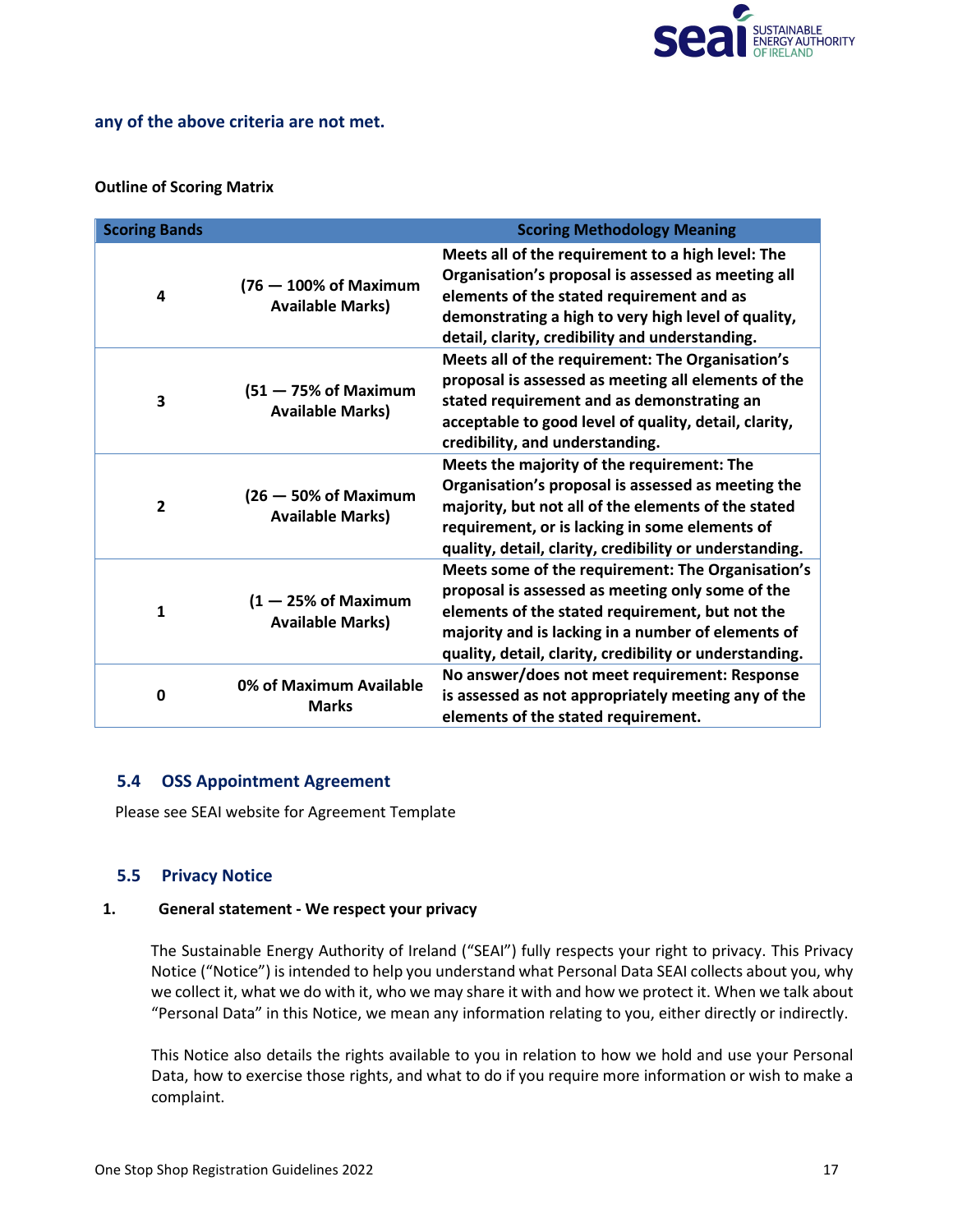

#### **2. Who is responsible for your information**

SEAI is responsible for your information.

This Notice applies to SEAI, a public authority established under the Sustainable Energy Act 2002, located at 3 Park Place, Hatch Street Upper, Dublin, D02 FX65

The use of "we", "us", "our" and "ours" in this Notice refer to SEAI. For more information about us, please see our About webpage [https://www.seai.ie/about/.](https://www.seai.ie/about/)

If you want to get in touch and seek to exercise your rights as described below, please contact us at [dataprotection@seai.ie.](mailto:dataprotection@seai.ie)

#### **3. Who this Notice Applies To**

In operating the National Home Energy Upgrade Scheme ("Programme"), we collect and process information which relates to a variety of categories of individuals. These include individuals who may not have a direct relationship with SEAI. We have described below the main types of individuals whose information we collect, use and otherwise process in connection with the Programme.

- Representatives of One Stop Shops, i.e. company making the grant application on behalf of the homeowner and managing the home energy upgrade process
- Homeowners, i.e. persons whose home is upgraded and is ultimately the beneficiary of the Grant funding
- BER Assessors, i.e. Registered assessors who provide certification pre and post a Project
- Technical Advisors who carry out technical assessments in conjunction with the heat pump grant
- Contractors who carry out works in the course of the home energy upgrade project

#### **4. Who We Receive Information From**

We receive your information from a variety of sources, including directly from you and also from third parties in particular from the One Stop Shop. For example, in the course of assessing an Application for a Grant, we will receive from the Applicant personal data regarding potential homeowners and their home.

#### **5. Information We Collect and how We Use It**

In the course of administering the Programme, we collect or receive information in different ways and relating to various groups of individuals (described in section 3 above). We use this information for a number of purposes, including those described further below.

The types of Personal Data that we collect and process include, but are not limited to

- your name and contact details, including your address, phone number and email address;
- Meter Point Reference Number (MPRN);
- information about your interactions with us, such as customer service records, including complaints and claims;
- any other information relating to you that you provide to us, or is provided to us by the One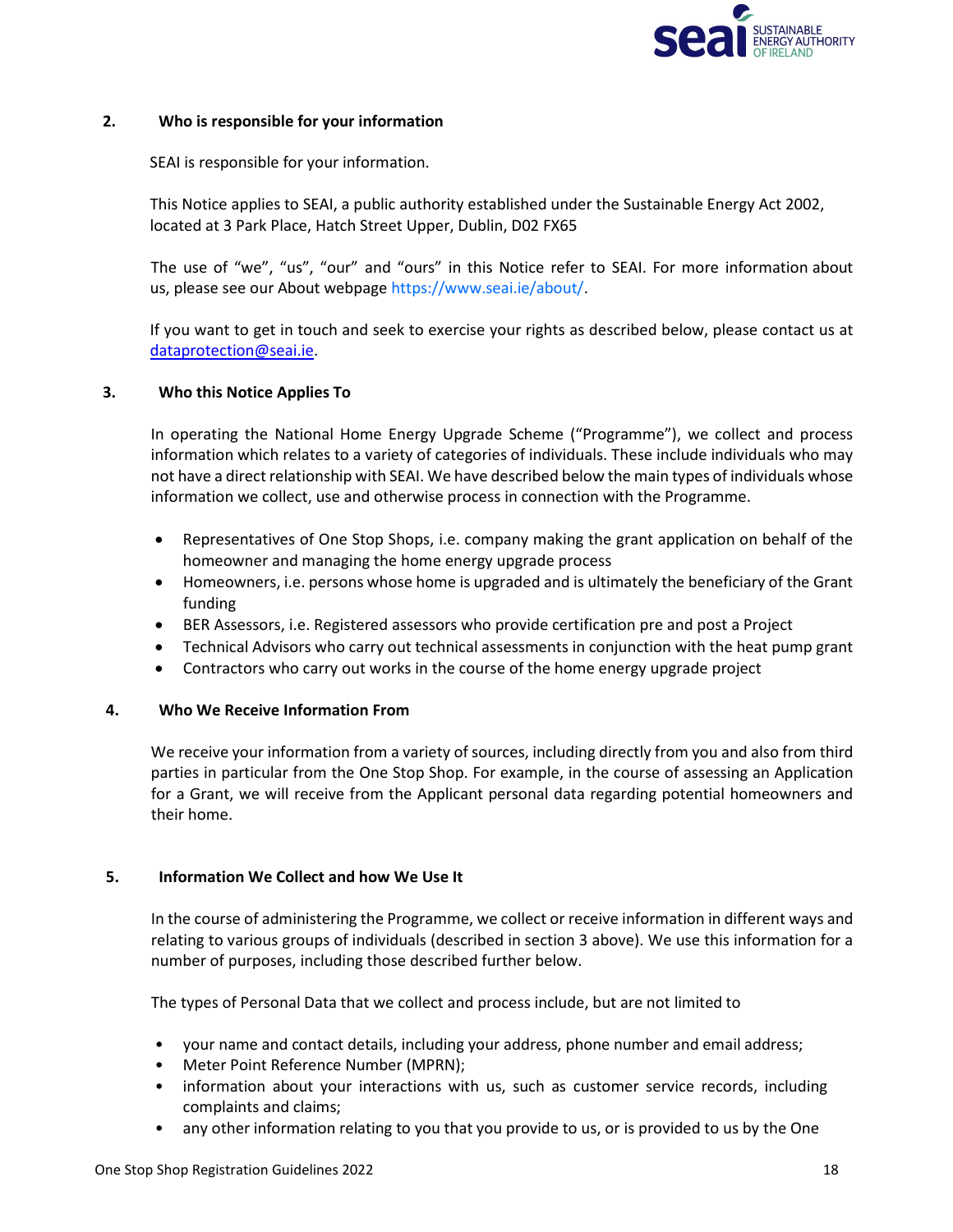

Stop Shop, or that we collect about you in connection with our relationship with you;

- Building Energy Rating (BER) data & other technical building data or energy performance data relating to your property;
- Information, including photographs, collected as part of an inspections process;
- information relating to potential energy upgrade measures identified;
- Information on energy upgrade measures completed and grants provided.
- Information provided to us as part of any follow up research or feedback process.

We use this Personal Data to:

- register the One Stop Shop and have a point of contact for ongoing communications;
- perform our functions as a public authority and, in particular, assessing the Application and administering the award of a Grant, including carrying out inspections of properties, conducting research on the impact of the Programme and development of case studies;
- provide customer service to you and contact you if required to respond to any communications you might send to us;
- comply with our legal obligations;
- protect or enforce our rights or the rights of any third party;
- establish, exercise or defend legal claims;
- improve the services which we provide to you;
- improve our existing schemes;
- develop new schemes;
- contact you in relation to other grants which may be available to you;
- respond to requests and providing information;
- monitor and evaluation of compliance with the terms and conditions of the scheme;
- detect and prevent fraud and other crime.

#### **6. Information You Give Us About Other People**

If you provide information to us about any person other than yourself, you should ensure that you have a legal basis for doing so and that you have complied with your transparency obligations under data protection law.

#### **7. Our Legal Bases**

In order to collect, use, share, and otherwise process your information for the purposes described in this Notice, we rely on a number of legal bases, some of which are mentioned above, including where:

- necessary for the performance of tasks that we carry out in the public interest or in the exercise of official authority vested in us by law (including the Sustainable Energy Act 2002);
- necessary for the performance of a contract with you, such as the Grant Agreement;
- necessary in order to take steps at your request prior to entering into a contract with you; or
- necessary for compliance with a legal obligation that applies to us.

#### **8. Sharing Your Information**

In the course of administering the Programme, we share information with various third parties, as set out below. We do this based upon the legal bases and exceptions mentioned in section 7 of this Notice.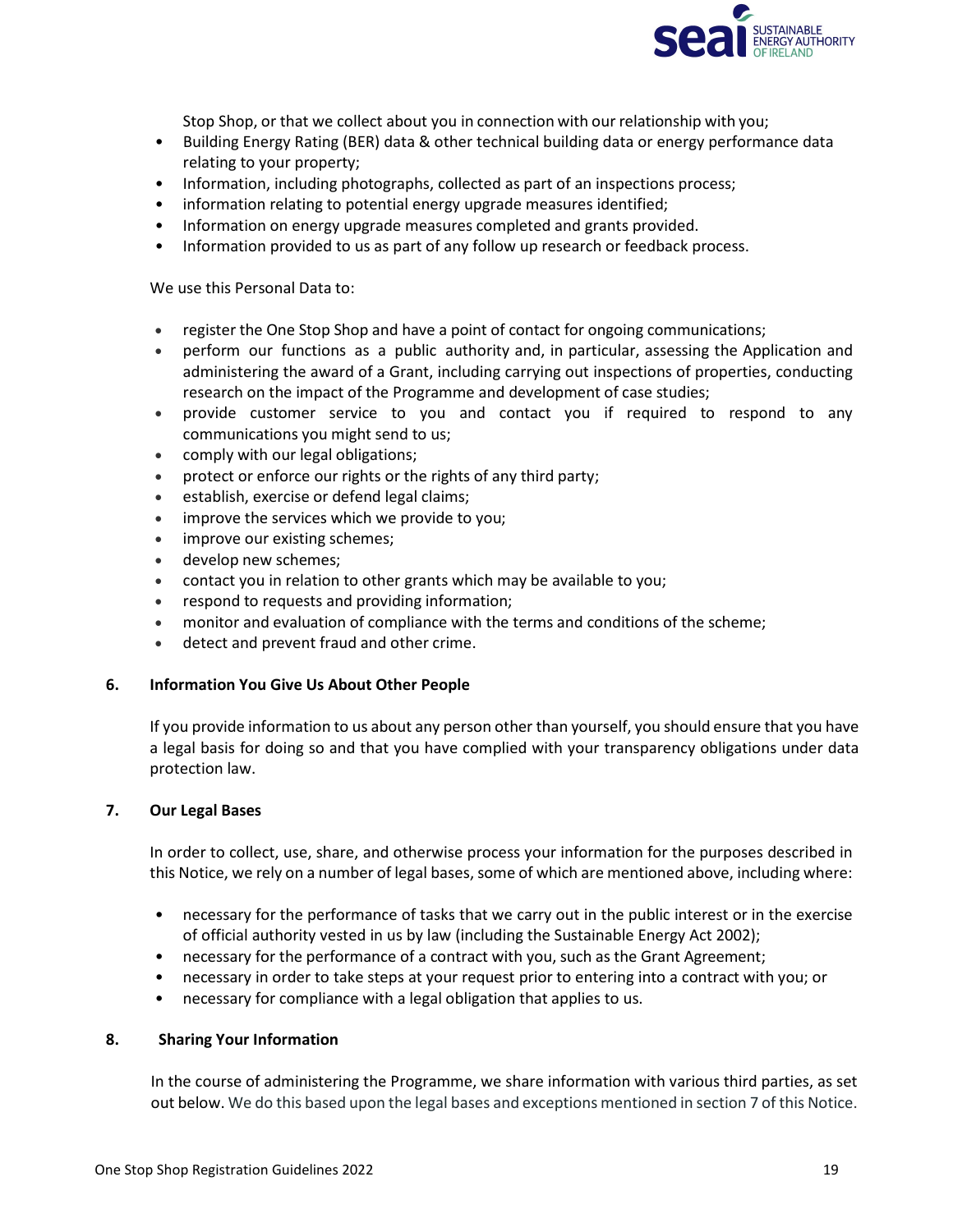

- *Service Providers*: We may share your Personal Data to help us administer the Programme and communicate with you. Categories of service providers include companies who provide inspection services, outsourced business process providers, IT software and hosting providers and recordsstorage companies. Where such third parties are processors, these third parties are contractually required to use it only to provide their service to us and are contractually barred from using it for their own purposes.
- *Experts, advisors, lawyers and others connected to the administration of the Programme:* We share your information with a variety of third parties so we can administer the Programme. This may include sharing your information with advisers, solicitors and law firms, and other experts.
- *Legal and safety reasons:* We may retain, preserve, or share your information if we have a goodfaith belief that it is reasonably necessary to (a) respond, based on applicable law, to a legal request (e.g., a subpoena, search warrant, court order, or other request from government or law enforcement agency); (b) detect, investigate, prevent, and address fraud and other illegal activity, security, or technical issues; (c) protect our rights, property, or safety; (d) enforce the Grant Agreement or any other contracts we have with you or a third party which relates to you; (e) prevent physical injury or other harm to any person or entity, including you and members of the public.
- *Research:* We may include your Personal Data in research studies to assess the impact and benefits of the Programme. The outcome of these studies may be published or we may publish individual case studies. However, we will ensure that you will not be identifiable in any such studies, without your consent, which will be separately obtained.

#### **9. Retention**

We may retain your information for as long as necessary in light of the purposes set out in this Notice, including for the purposes of satisfying any legal, accounting, or reporting requirements and, where required for SEAI to assert or defend against legal claims, until the end of the relevant retention period or until the claims in question have been settled.

To determine the appropriate retention period for personal data, we consider the amount, nature, and sensitivity of the personal data, the potential risk of harm from unauthorised use or disclosure of your Personal Data, the purposes for which we process your Personal Data and whether we can achieve those purposes through other means, and the applicable legal requirements. We also consider regulatory guidance, as appropriate.

Financial and personal grant data will be retained for 7 years or until 31/12/2032 (Whichever is longer).

#### **10. Your Rights**

You have a number of rights in relation to your information that we process. To exercise these rights, please contact us at [dataprotection@seai.ie.](mailto:dataprotection@seai.ie)

While some of these rights apply generally, certain rights apply only in specific circumstances. We describe these rights below.

- *Access***:** You have the right to request access to your information that we control.
- *Data Portability***:** You have the right to request that some of your personal information that